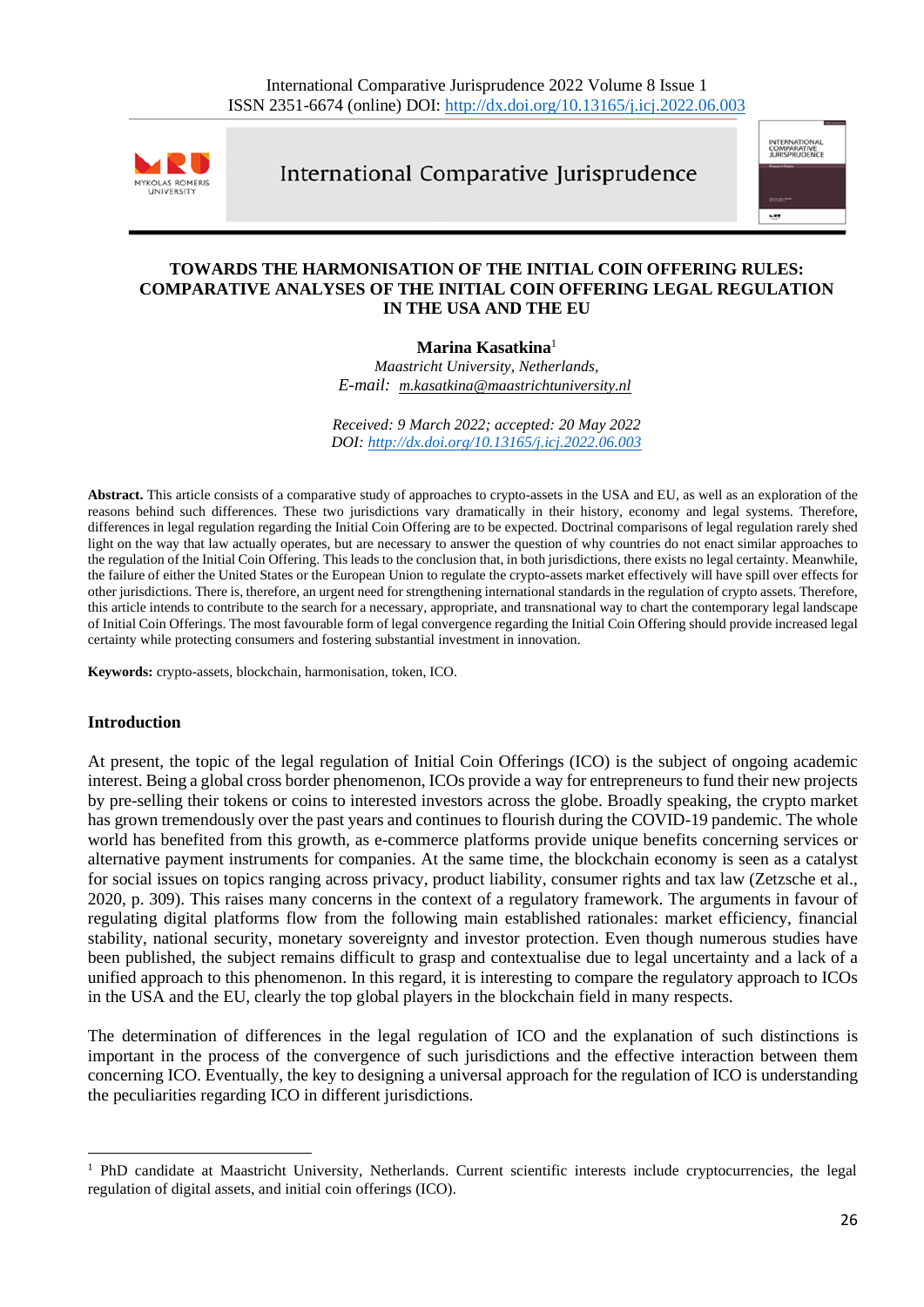Meanwhile, the absence of a clear regulatory approach at a national level could complicate the effectiveness of regulatory actions and could give rise to regulatory arbitrage. Therefore, a coordinated and agreed international approach is vital, which will contribute to the formation of a comfortable environment for the blockchain community. In particular, the lack of a global universal approach to blockchain could cause a lack of user confidence in digital assets, which would challenge the development of an innovative digital business. On the contrary, harmonised clear legal regulation should support innovation and ensure a high level of consumer protection in this area. In turn, it should help crypto-asset service providers to scale up their activity on a crossborder basis, simplify their access to the banking sector and provide financial stability and increase consumer protection (Proposal for a Regulation of the European Parliament and of the Council on Markets in Crypto-assets, and amending Directive (EU) 2019/1937, 2020).

The main purposes of this article are: (i) to conduct a comparative study of the legal landscape for ICOs in the EU and the USA; and (ii) to produce an overview of different forms of harmonisation and propose the optimal path, with an emphasis on the scope of future harmonisation of ICO rules as well as the fundamental principles which should be common across the globe.

Cross-cultural experiences should help to establish optimal international standards in the sphere of ICO, contributing to the further development of this way of collecting money and sourcing financing. In this light, the comparative law method will be of use, the essence of which is the act of comparing the law of one country to that of another (Eberle, 2009, p. 452). Comparative law is used to explain why there are different answers to (functionally) equivalent legal questions and what the argumentation is behind those answers (Gestel & Micklitz, 2011, p. 21). Clearly, this comparative research is not only within the realm of comparative law, with the primary goal of examining other legal systems of different countries and determining their similarities and differences; it is comparative mostly in the sense that comparative analysis of the existing national rules in the USA and EU is a necessary step in order to move on to attempts at possible international harmonisation. In other words, my intention is to understand how much the international community can learn from the USA and EU to further develop a uniform approach towards ICO regulation

For practical reasons, this research is limited in several ways. First, it examines only the legal aspects of ICO in commercial and consumer settings. Second, this paper does not tackle any aspects of money laundering, criminal law, financial regulation, antitrust and tax law (corporate income tax, personal income tax, value added tax), or accounting.

## **1. Divergences between US and EU Laws**

The following section illustrates the relevant differences between American and European approaches to crypto assets.

## **1.1.Different applications of securities laws to ICOs**

The compared jurisdictions are based on completely different approaches to the term *token*. The USA uses the investment-based approach; the pivotal term here is 'investment contract', under Section  $2(a)(1)$  of the US Securities Act of 1933 and 3(a)(10) of the Securities Exchange Act of 1934. Analysis of the application of the Howey test to token sales reveals that tokens with any form of investment component are classified as securities under US law. The US Howey test does not take into account transferability as a requirement for investment contracts; as such, the strict application of US security legislation is required.

Meanwhile, the EU focuses on the tradability of tokens on the capital (secondary) market under Art. 4(1)(44) of MIFiD II. Thus, EU law focuses on transferable securities. For EU purposes, case by case analysis of tokens is also the rule, based on whether a token can be qualified as a transferable security under the definition of MiFID II Art. 4(1)(44). Due to the freedom granted to Member States in transposing the definition of transferable securities into national law, substantial differences exist in terms of the interpretation of what constitutes a transferable security under the EU securities regime. In general, the token's ability to be transferable, negotiable and standardized, depends on the certain position of each Member State.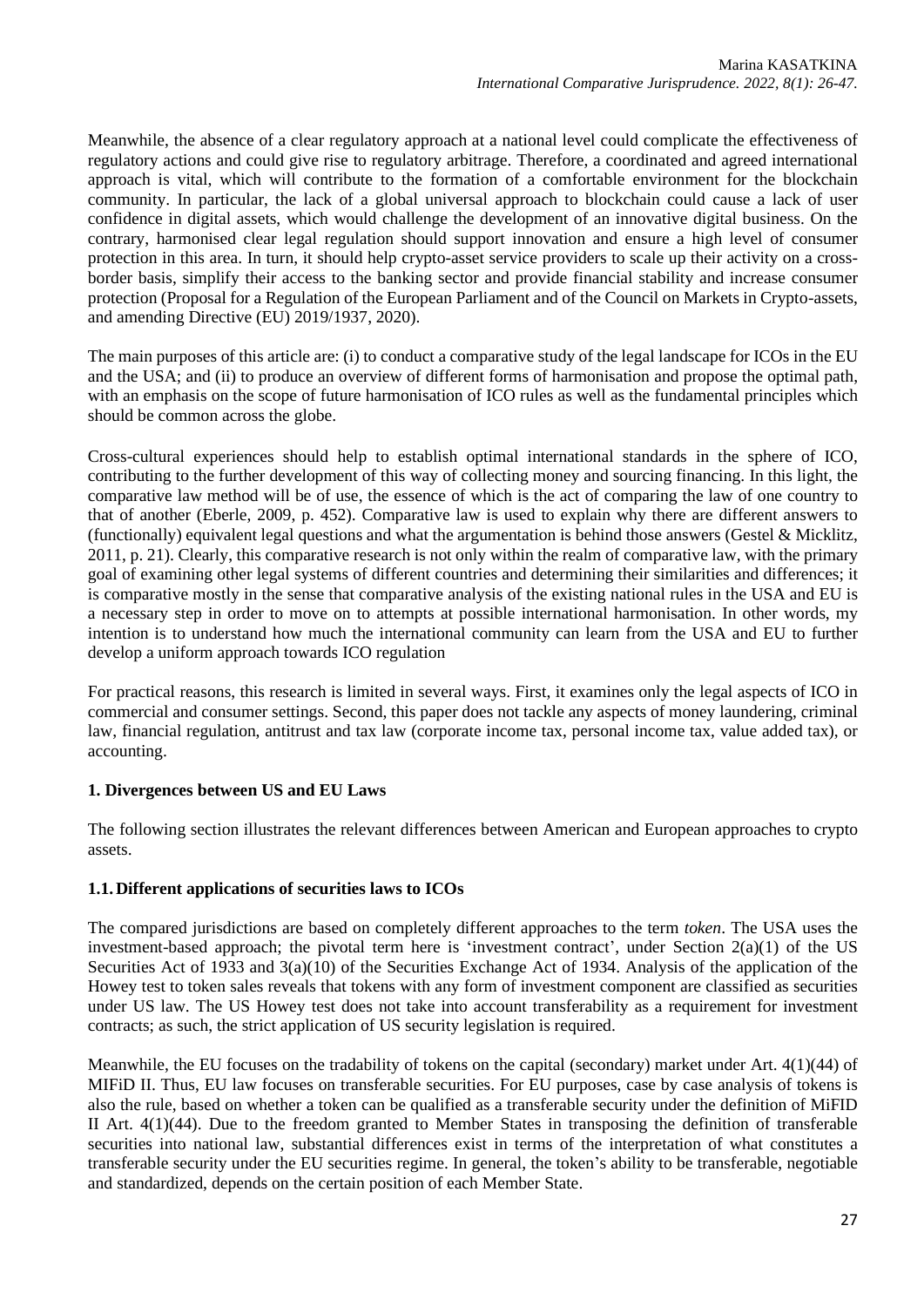As such, despite European efforts in terms of harmonisation, a country-by-country analysis into the legal classification of the majority of tokens is required.

In the US, analysis of the application of the Howey test to token sales reveals that nearly all tokens will pass the Howey test, with the exception of (pure) payment tokens, resulting in the classification of the token as an investment contract, and therefore a security. As such, the majority of all ICOs to date have run afoul of US securities laws by issuing and offering unregistered securities to US investors. While strict application of the Howey test will result in the protection of investors, it also resultsin: (i) a decrease in the amount of token offerings based in the US (relative to the total global amount of token issuances); (ii) the exclusion of US investors from participating in token offerings based in other jurisdictions; and (iii) increasing amounts of issuers opting to selfclassify their tokens as securities.

Generally speaking, in contrast to the US, pure utility tokens might not be deemed transferable securities under the EU securities regime. Therefore, the EU securities regime seems to be more lenient for token issuers than the US regime (Maas, 2019, pp. 69–70). At the same time, EU legislators should consider implementing or enforcing a single definition (and interpretation) of transferable securities.

## **1.2. Different levels of legal fragmentation**

Both the US and the EU share legal authority over blockchain policy with their constituent states. In the case of the US, however, the federal government and States have the ability to negotiate, adopt, and implement legal regulation regarding ICOs. Such States as Arizona, California, Delaware, Illinois, Vermont, New York, and Wyoming have already developed legislative regulation in the field of blockchain technologies.

By contrast, in the EU this power is shared horizontally among the institutions of the EU as well as vertically with Member State governments. The Council, Commission, Parliament, and Court share legal authority over decisionmaking at the regional level. In this regard, blockchain policymaking authority is shared horizontally and vertically, creating numerous access points for policy formation concerning the legal regulation of blockchain. The EU relies more on central regulation in the form of Directives that create overarching objectives within which Member States retain substantial implementation and enforcement authority. In particular, the European Securities Market Supervision Authority (ESMA, n.d.) in 2017 defined the requirements for ICOs in the EU Member States. ESMA does not prohibit ICO in EU countries, but emphasizes that ICO projects should not contradict EU legislation; for instance, the EU Prospectus Directive, according to which, if the ICO project meets the criteria of an IPO (public offering of securities), it is necessary to publish a prospectus that is pre-approved by the regulator. Moreover, EU securities regulation is applicable to ICOs with security tokens. In this respect, the Prospectus Directive, the new Prospectus Regulation, the Market Abuse Regulation and the MIFID II form the core of financial legislation across the EU.

In the US, the federal government is vested with more expansive blockchain law-making, implementation, and enforcement powers and is not constrained by questions of subsidiarity. However, at present it does not take advantage of these powers to elaborate the federal legislation regarding ICOs. In the meantime, the European Union is striving to unify the Fintech legal regulation of its Member States by, in particular, adopting the Digital finance package.

#### **1.3. Consumer protection in the light of ICO regulation**

Broadly speaking, the consumer is reasonably protected in both the US and the EU, but there exist certain differences in the peculiarities of consumer protection. In fact, consumerism is entrenched in Americans almost from birth, and determines most of the country's economic policy ("U.S. economy shrinks", 2001). The history of consumer protection in the United States concerns certain formal legal responses to crises that generate great public outrage and require a public response. This pattern began against the background of 19th century common law, which emphasized freedom of contract and caveat emptor (let the buyer beware). Over time, specific crises and political events led to both the creation of government bureaucracies with jurisdiction over specific products and practices affecting consumers and a broad array of private rights of actions where consumers can sue for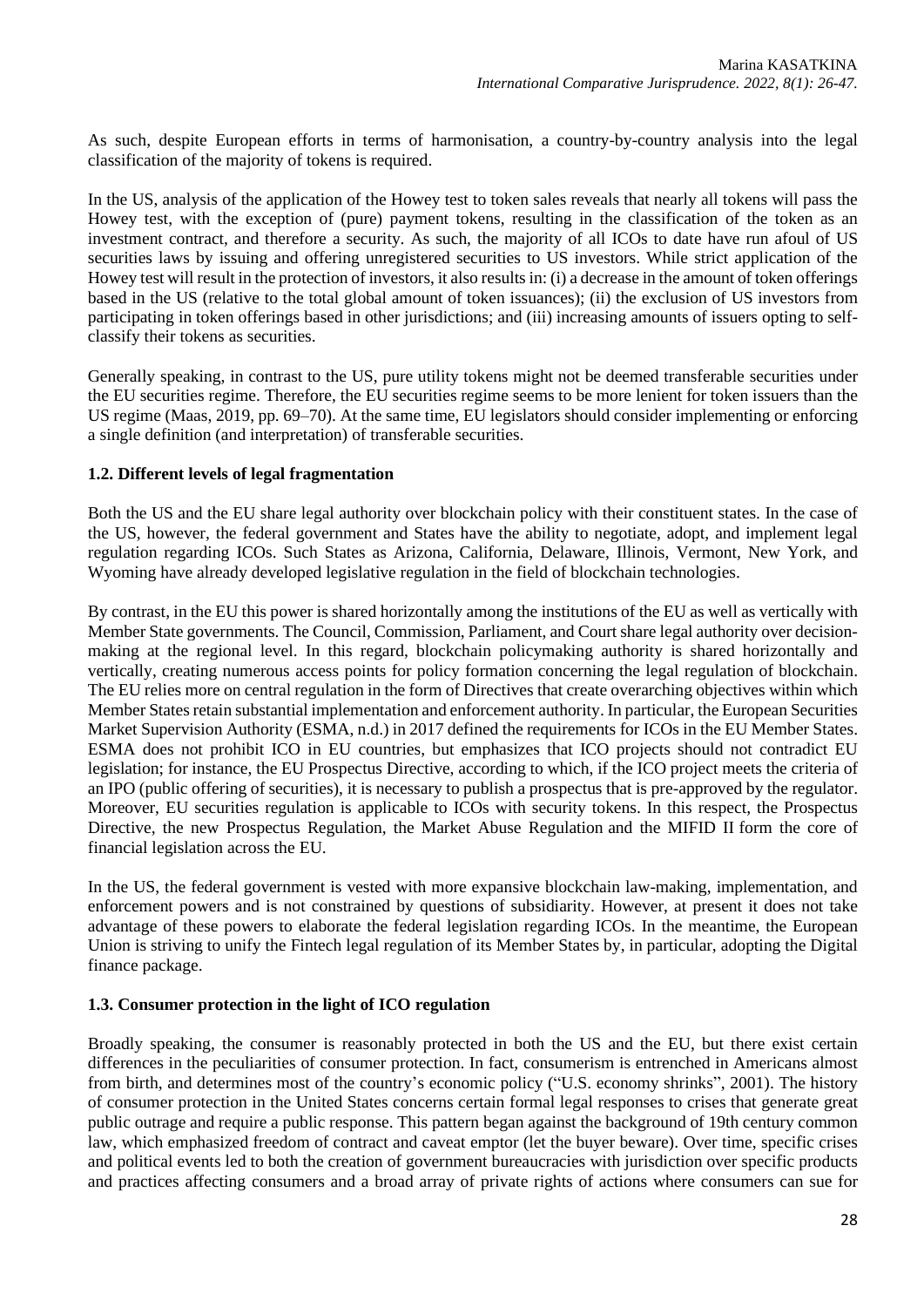damages, injunctions, attorney fees, and litigation costs if they can show harm from illegal practice (Waller et al., 2011).

The rights of consumers are now enshrined in a plethora of formal statutory and regulatory protections at the federal, state, and local level. US consumer protection policy is mainly based on the idea that consumers should have the right to protect their own interests. This has led to an emphasis on ensuring that sellers provide complete information about their products in order to allow consumers to make informed choices and ensure access to justice (Corones et al., 2016). The main goal of consumer protection laws is to place consumers, who are average citizens engaging in business deals such as buying goods or borrowing money, on an even par with companies or citizens who regularly engage in business (Waller et al., 2011). Thus, the emphasis is on the formal nature of legal consumer rights (Waller et al., 2011). In other words, human capital is used to motivate economic growth.

However, consumer protection in the EU is considered as one of the official policies of the Union. This policy is a horizontal policy of the Union, which takes account of consumer interests in the implementation of the other official policies.<sup>2</sup> The EU has set up many directives on consumer law – e.g., Directive 2011/83/EU of 2011, the essential point of which is aimed at consumer information for contracts other than distance or off-premises contracts, consumer information and the right to withdrawal for distance and off-premises contracts, and other consumer rights.

To sum up, the EU and the USA represent two visions and models of consumer law. According to the American approach, consumer law is limited to responding to information failures in markets; the state plays little role in shaping standards in the market. On the contrary, the EU takes more care of consumers, considering consumer law as recognizing norms of fairness, risk spreading and protection of the vulnerable (Ramsay, 2007, pp. 39–50).

Without a doubt, regulatory dynamics are driven by context-specific social norms, including attitudes to blockchain development, which are causing a change in response from both regulators and regulated communities.

Americans 'have a different relationship with money than most other people. The American emphasis on economic conditions, consumerism, and material things makes money one of the strongest forces in society. Money is power in American society. It defines Americans' worth and status in a way unmatched elsewhere. If Americans lose money, they fear that they will lose themselves' (Gross, 1999, pp. 263–271). Conversely, material things appear to play a smaller role in the EU. Americans are encouraged by society to buy things, and also need material things in order to be valued in society. They also need a safety net if they are ultimately unable to pay for all these necessities (Hannig, 1996, pp. 175, 178).

All in all, the EU countries rely less on consumer spending to develop their economies. As societies, they focus less on money and their priority is to strengthen the rights of consumers in the EU, improve their well-being, and protect them within the framework of the main risks and threats. In this regard, the EU is less inclined to establish friendly legislation in relation to issuers. However, the United States economy is more competitive and much more capitalistic. This country is striving to develop its economy, including using the mechanisms of digitalization, and the legislation in the field of blockchain, compared to in Europe, tends to be more favourable for investors.

## **1.4. The number of ICOs**

Figure 1 represents the percentage of ICOs in the USA and the EU based on the number of ICOs and not how much capital was raised through these ICO projects. The author used data generated by the ICO Watch List (2020), which ranks countries by the number of ICOs launched and provides information as to how much was raised through these ICO projects.

<sup>&</sup>lt;sup>2</sup> In 1993, the Maastricht Treaty added a new chapter on consumer protection to be developed as a separate policy. However, four years later, the Treaty of Amsterdam allowed the adoption of measures to support, supplement and supervise the policies implemented by Member States. These measures do not have to directly and explicitly concern the internal market.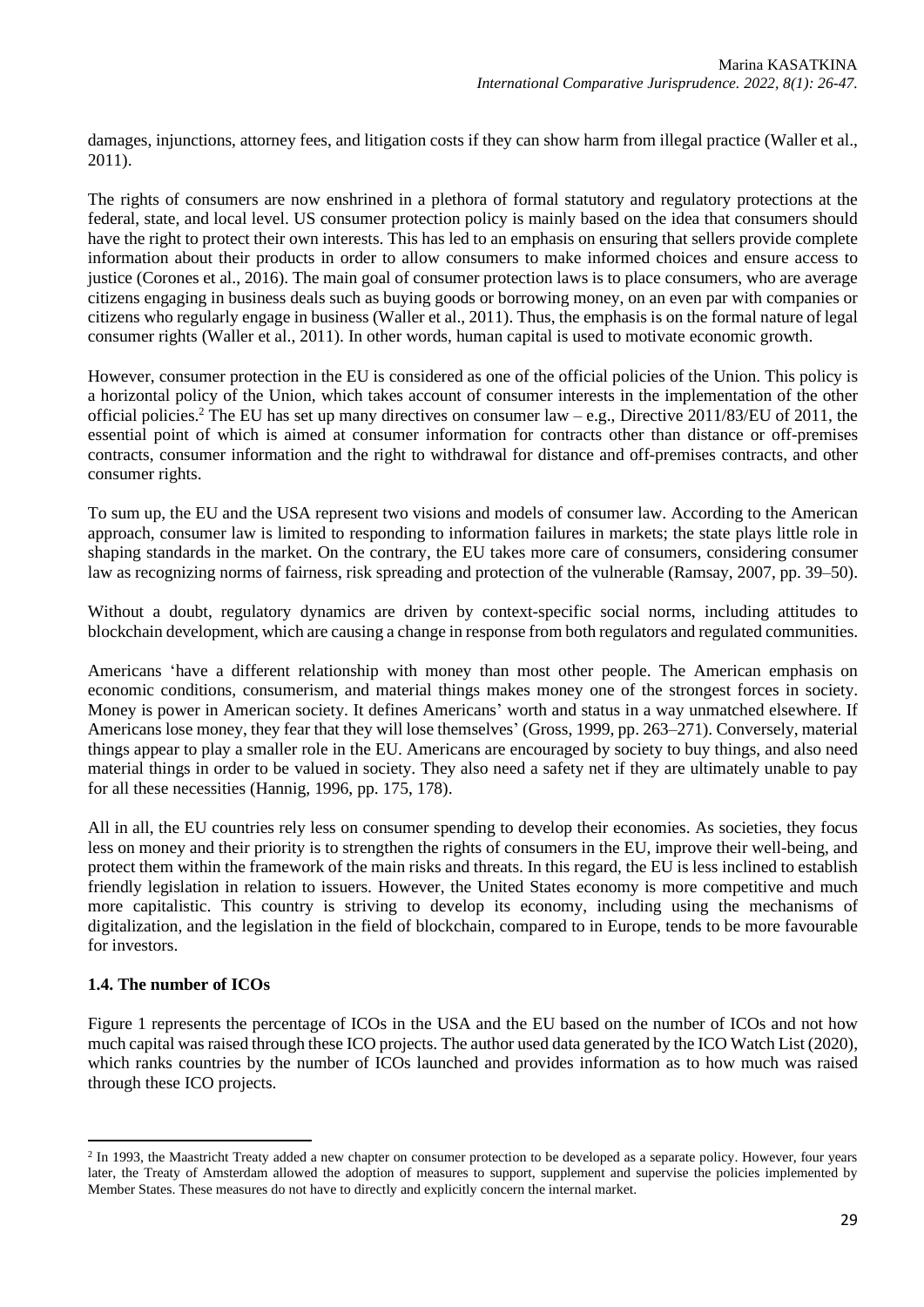| Country              | % of Projects | <b>Total Raised</b> |
|----------------------|---------------|---------------------|
| <b>United States</b> | 16.13%        | \$811,282,744       |
| Estonia              | 4.03%         | \$34,717,899        |
| Lithuania            | 2.35%         | \$54,050,000        |
| Germany              | 2.18%         | \$6,350,000         |
| France               | 2.18%         | \$78,050,000        |
| Spain                | 1.18%         | \$26,660,000        |
| Poland               | 0.84%         | \$8,600,000         |
| Slovenia             | $0.67\%$      | \$896,240           |
| Liechtenstein        | 0.50%         | \$24,990,000        |
| Luxembourg           | 0.34%         | \$5,160,000         |
| Austria              | 0.34%         | \$5,400,000         |
| Slovakia             | 0.17%         | \$9,410,000         |
| Sweden               | 0.17%         | \$14,800,000        |

#### *Figure 1. The number of ICOs*

The USA led the world in total ICO projects with 16.3%, compared to 14.95% for the combined EU total. Moreover, the USA heads the ranking with respect to ICO funds.

### **1.5. Different prospects for the development of international ICO regulation**

At a very basic level, the US is a more reluctant player in multilateral law and policymaking than the EU. The continuing trend within the US to repudiate and undermine multilateral agreements and negotiations has been characterized as a pattern of 'lawlessness' (Sands, 2005). The corollary of this is widespread scepticism towards international law and, more importantly, a possible passive US position on the harmonisation of ICO rules at the global level.

In contrast to the US, the EU has adopted a more active role on the international scene, engaging more widely with international institutions generally and participating in various international agreements. The EU system requires more extensive and time-consuming domestic negotiation and compromise, and creates rigidity in international negotiations. Conversely, it also gives opportunities to minimize the influence of special interest groups at the negotiation and implementation stages.

In the USA, on the other hand, the President, as the Head of State, is vested with primary authority in entering into international agreements. The Senate maintains sole authority to ratify treaties, while the judiciary retains powers of oversight and enforcement.

More generally, it seems hard to deny that the extent to which the EU and the US engage with international law and policymaking reflects important differences and ultimately will be significant for shaping global ICO legal regulation.

#### **1.6. Different approaches to the interpretation of contract terms and the concept of good faith**

Other points which have been emphasized as important regard approaches to the interpretation of the terms of the contract. In Civil law, the central point is the literal interpretation of the contract, while in Common law systems the focus is on the literal meaning of the expression of the party's will. To be more specific, English law states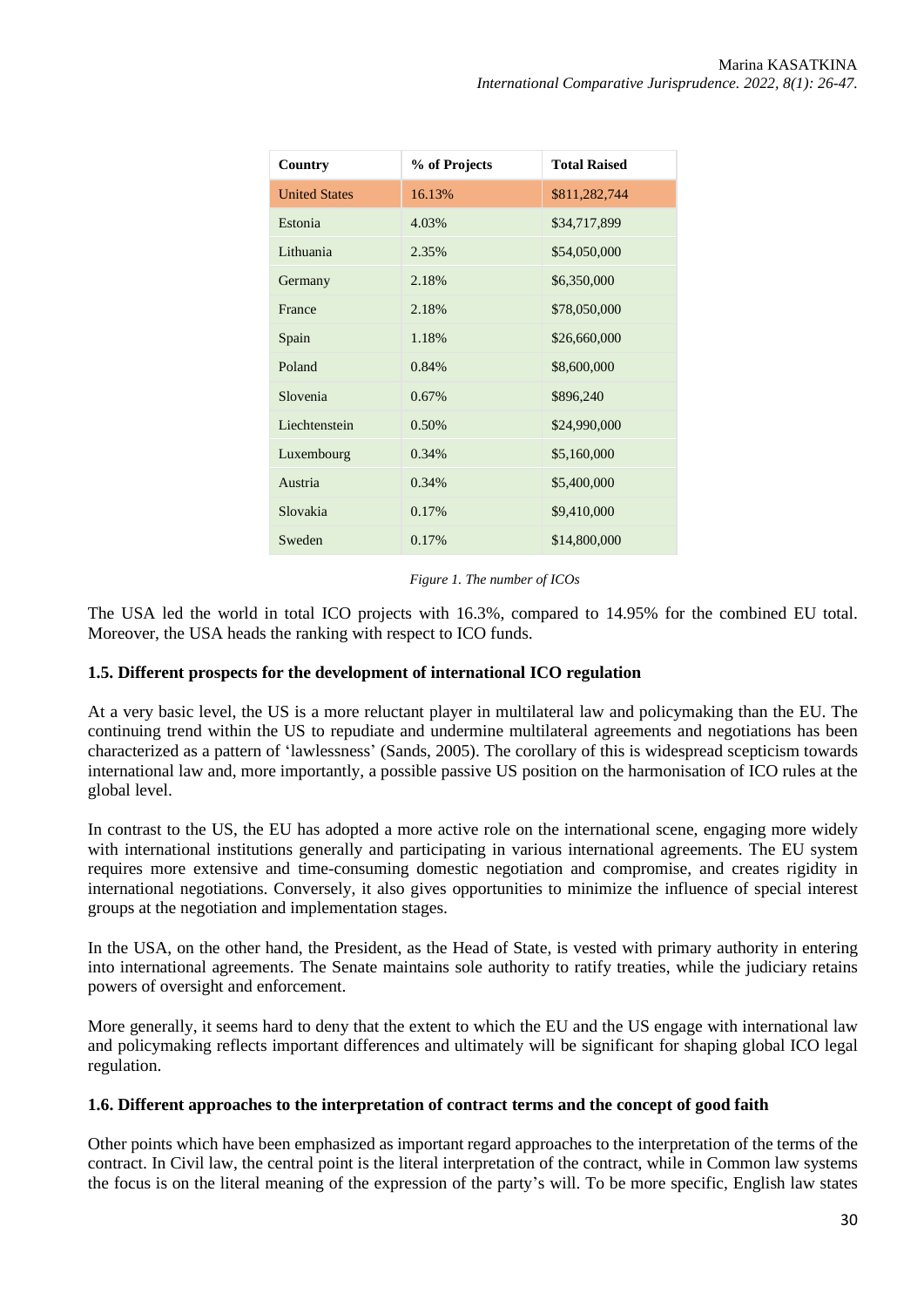that when interpreting a contract, the expression of a person's will must be identified from the true will of the party to the contract, and must not adhere to the literal meaning of the expression of will. Alternatively: neither what the parties intended nor the logical implications of their underlying agreement are considered, but rather what is customary, fair and reasonable in such a relation; and this may very well not coincide with the actual intent of the parties in the given case (Craig, 1951, p. 59).

The main priority in Civil law is literal interpretation, and therefore it is assumed that the words and expressions used in the contract clearly and unambiguously express the will of its parties. Thus, according to the Roman view: 'When words do not arouse any disagreement, the question of the will should not be allowed to be raised'. However, this omits that there is no interpretation of the will where there is no dispute between the parties regarding the words, expressions, phrases and conditions contained in the contract (*Digests of Justinian*, 2004, p. 240). Civil legislation does not take into account the true intention of the parties, but only attaches importance to what they reflected in the contract.

Another divergence between the Common and Civil legal systems lies in the approaches to the concept of good faith. In Civil law systems the negotiation, conclusion, and enforcement of contracts are subject to the principle of good faith. The application of this principle cannot be excluded.<sup>3</sup>

In the Common law system, good faith plays a different role. Good faith is only required in particular situations, rather than as a general requirement for the conduct of the parties. In English law, the importance of legal certainty takes precedence over the harshness a particular rule may cause in individual circumstances (Goode, 1992). The application of this principle, as set out in the case *MSC Mediterranean Shipping Co v. Cottonex Anstalt* (2015), requires specific contractual instruments. Only in the sphere of restricting the use of rights in cases where the discretion of one of the parties is provided does the High Court of Justice proceed from the directly applicable legal norm. According to the traditional view, the recognition of the general principle of good faith poses a threat to the freedom of contract, which is a basic principle of English contract law (Korde, 2000, pp. 142, 159).

Thus, another difference between the two legal traditions concerns the concept of good faith and the intent of the parties to create legal consequences. For the purpose of ICO legal regulation, the analysis of these differences is extremely important; it is a relevant and necessary tool that can be used both in legislative and law enforcement activities in solving legal problems regarding the legal regulation of ICOs. It should be noted that applying the principle of good faith to the relations related to ICOs has not been covered in detail in academic literature.

Some authors even believe that when using a smart contract, the principle of good faith is not completely necessary. This is justified by the fact that a smart contract, providing automatic fulfilment of contractual terms, excludes the possible unfair behaviour of the parties. Thus, one author noted that the blockchain manages integrity for the purposes of online business exchange (Ryan, 2017, p. 10).

'I believe that the automation of the fulfilment of obligations should not create obstacles for the implementation of the fundamental principles of good faith' and for assessing the fair allocation of the parties' rights and obligations (Bogdanova, 2019, p. 108).

The practices of using blockchain technology and smart contracts have already shown that computer programs cannot neutralize the unfair behaviour of participants in civil relations. Rather, on the contrary: they can act as an additional means of unfair behaviour. There is also the fact that the relations of the parties can develop even before the application of a smart contract (pre-contractual relations, a preliminary contract, the conclusion of a contract in the 'traditional' form, the decision on the additional application of a smart contract to it, etc.). At such stages of the development of relations between the parties, the principle of good faith cannot be ignored.

<sup>&</sup>lt;sup>3</sup> A corresponding rule is also established for the obligation to act in good faith provided for in the UNIDROIT Principles. In accordance with Article 1.7 of the UNIDROIT Rules: '(1) Each party is obliged to act in accordance with good faith and fair business practices in international trade. (2) The parties may not exclude or limit this obligation'.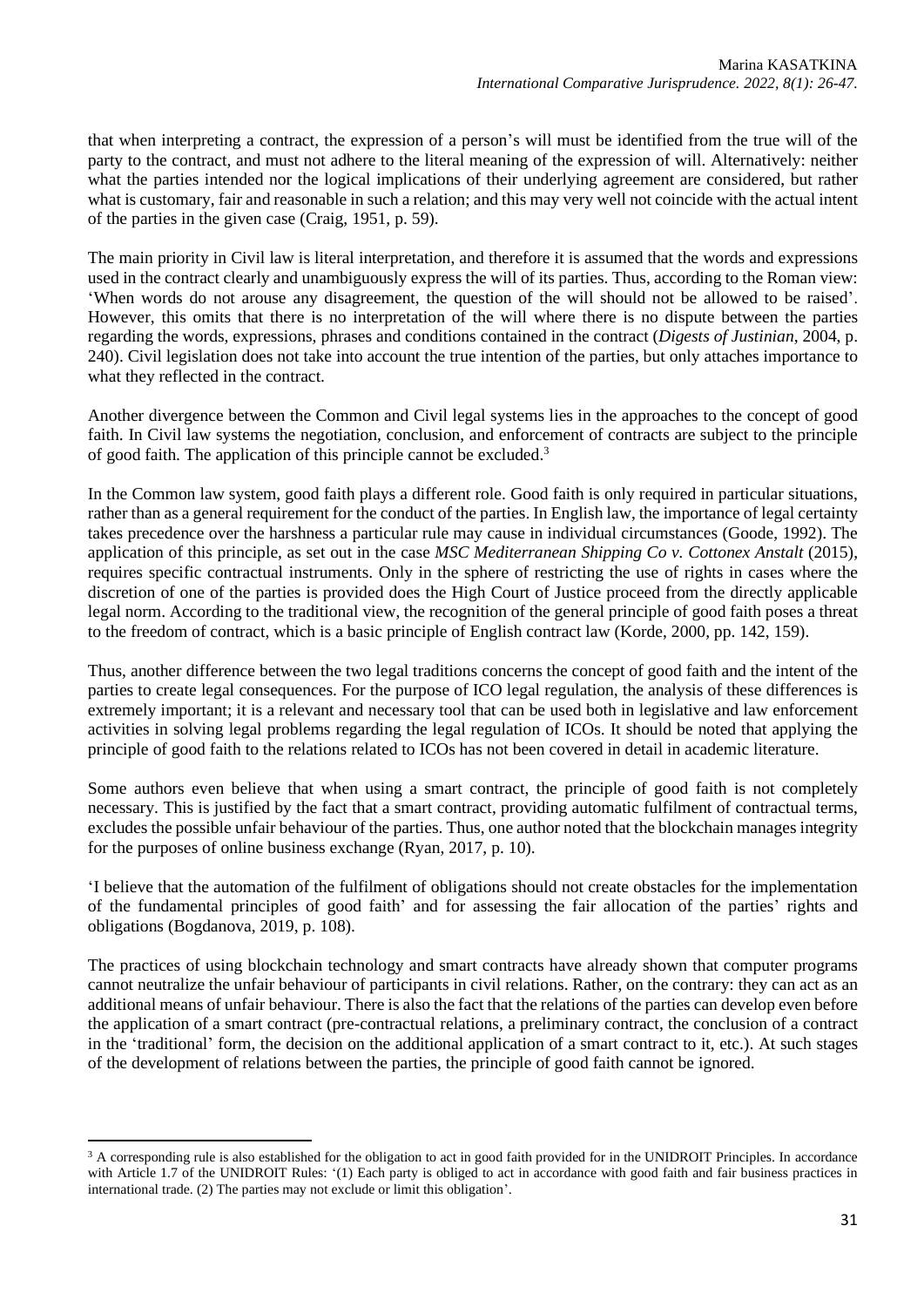It is interesting to note that the application of the principle of good faith is relevant in relation to a special subject – a specialist who ensures the operation of smart contract technology. The person who provides technical support for the contract has the opportunity to make errors in the program code, which will further affect the rights and obligations of the parties to the contractual relationship to which the smart contract is applied.

The problem of using technical means is especially important at the stage of drawing up the contract and forming its terms. Parties (especially if they do not often use such technologies and are not familiar with them) will rely on technical support, in particular data mining and counting methods, to help in finding a suitable contract offer (Woebbeking, 2018, p. 110). In this case, the risks increase in at least two directions: first, the deliberate failure of a technical specialist to provide information for their own personal purposes; second, the specialist not paying attention to moments that, in their opinion, are insignificant, but that are important for the occurrence of legal consequences in the future.

The principles of Civil law, in particular good faith, remain an actual and necessary tool that can be used both in legislative and law enforcement activities when solving problems regarding the legal regulation of relations related to the use of smart contracts. However, the principle of good faith in connection with ICOs should be filled with special content.

To sum up, I believe that for the purposes of legal regulation of relations related to ICO, the Anglo-American model of good faith could be promising. The principle of good faith in relation to ICO can be limited to cases that are directly specified within the law and that are associated with a deliberate violation of the rights of the counterparty (physical coercion, misleading when concluding a contract, interpretation of the terms of the agreement of the parties, etc.). However, from the perspective of approaches to the interpretation of the terms of the contract, the Civil law approach seems more appropriate, because within the framework of the blockchain, including ICOs, only a literal understanding of the terms of the contract is possible.

# **1.7. Digital tokens and property rights**

Various legal issues arise in the context of digital assets and crypto-assets. Regarding crypto-assets, it is usually assumed that the token can be considered as an object of property rights, even if it does not represent rights in a physical asset or rights in relation to a counterparty. However, in many EU countries purely intangible objects are not recognized as befitting of all property rights.

In the case of digital assets, many EU countries regard certain rights as intangible objects of property rights (i.e. *res incorporales*). However, very often the emphasis on the physical representation of the *res incorporales* – the paper certificate – provides a tangible, movable *res* that is a fitting object of property rights. Thus, in many EU countries, a paper document is needed to make the pre-DLT system of dematerialised company shares work. Otherwise, the property problem concerns all kinds of digital assets. On the contrary, in the USA, a more flexible approach has been formed to the definition of an object of property rights. According to it, digital assets are better suited into their general law of property.

In the light of property law, the two most important concepts should be noted, namely ownership and possession. However, the traditional understanding of these concepts is challenged by digital assets, and it is not always straightforward that these concepts can be applied to digital assets.

In some EU countries, such as Germany, intangible objects are recognised as fitting for limited property rights, but not ownership. Other EU countries have less stringent definitions of what may be the subject of ownership: they recognize property rights in resale rights. There, digital assets, representing rights to other assets or claims against a person, can be entered into the legal system without much difficulty. On the other hand, crypto-assets can still pose problems.

In general, the USA tends to adhere to the open approach, focusing more on the remedies available to the owner of the property than conceptually defining the type of thing in which property rights can be enshrined. However, here, too, innovation may be required if it is necessary to cover the entire spectrum of digital assets and crypto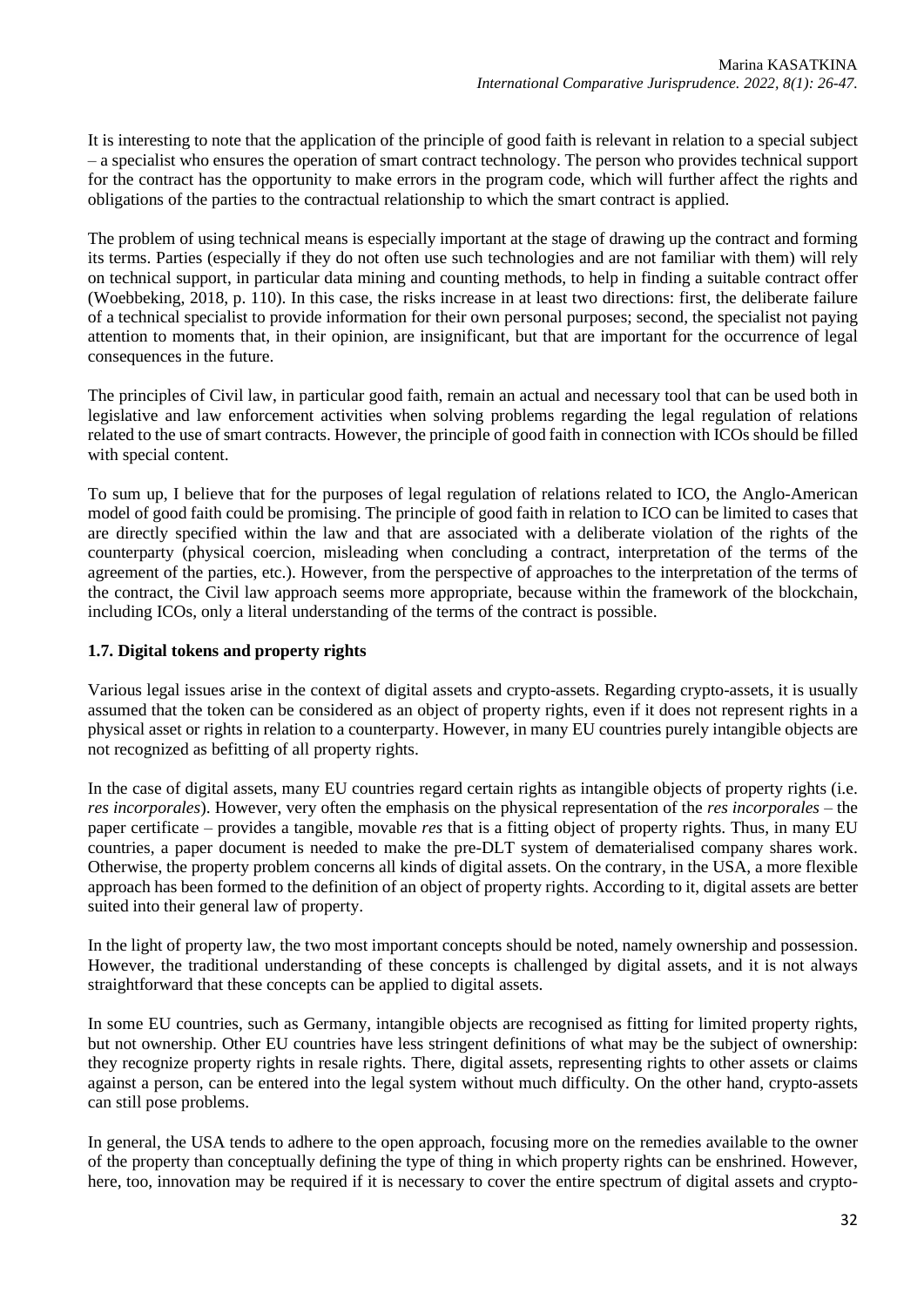assets. As far as possession is concerned, it has to be noted that possession is defined differently in the EU and the USA. The EU countries distinguish whether possession should be a purely factual or also a legal state of affairs, and in this regard questions will arise as to the extent to which the concepts of ownership and possession can apply to digital assets and crypto-assets. Conversely, in the USA there exists a less developed concept of possession, which may therefore be more flexible (Tay, 1964, p. 476).

# **1.8. Tokens and their types**

The technical basis of the ICO is a token: this cannot be ignored when studying this technological phenomenon. Tokens along with cryptocurrencies are the two most common blockchain-based digital assets, but it is necessary to distinguish between them. Firstly, cryptocurrencies have their own blockchains, whereas tokens are built on an existing blockchain (Ethereum, Waves, etc.). A token is a means of payment in a specific blockchain, which is based on the underlying cryptocurrency. A token without a cryptocurrency cannot exist, whilst a cryptocurrency without a token can. Secondly, unlike cryptocurrencies, the issue of tokens is carried out by a person (an individual or legal entity) – the initiator of their issue. As a rule, the issue of tokens occurs during an ICO, and their issue is limited. Thirdly, the ICO token has a wider range of applications: in addition to being used as a payment unit, they can certify various rights. In practice, they can simultaneously: (a) have purchasing power and perform the function of a means of payment in the ecosystem of a particular project or even outside it (cryptocurrency); (b) perform the role of a financial asset (as a rule, an analogue of a stock, bond, deposit or warrant) and be the object of free purchase/sale on the relevant trading platforms and exchange services; (c) certify the ownership or loan of an investor in a project/enterprise (i.e., perform the role of loans and bonds); (d) certify the rights to purchase a certain amount of services, goods, or property (so-called app coins or app tokens); or (e) be a form of reward for certain actions, etc.

According to some researchers, 'a token personalized by its owner for future use may represent an investment, a share in the capital, a copyright, or a restaurant voucher... any amount and any asset in digital form... A token can represent anything. It can be a value, such as bitcoin, or a title of ownership' (O'Rorke, 2018). Broadly speaking, tokens can symbolize any property right, absolute or relative: they can act as a representation of any object of law. As is pointed out in the doctrine (Novoselova, 2017, pp. 37–38), they resemble undocumented securities. The token in its essence represents a legal symbol that certifies the rights to civil rights objects by recording them in a decentralized information system, and blockchain provides the storage and accounting of tokens.

It should be noted that, at the present time, there is no unified system for classifying tokens. In the legal literature, several classifications of tokens are proposed depending on the types of functions that they perform. For example, Genkin and Mikheev (2018, pp. 223–224) provide the following classification of tokens:

- application tokens;
- share tokens;
- custom tokens;
- credit tokens.

In their *Guide pratique pour les questions d'assujettissement concernant les initial coin offerings*, FINMA (n.d.) used an approach based on the economic nature of tokens, distinguishing between such tokens as:

- **Payment tokens**, or *les jetons de paiement* (a synonym for the concept of *genuine cryptocurrencies*), which include tokens that are accepted as a means of payment for the purchase of goods or services through the intermediary, who must ensure the transfer of these property values.

- **Service tokens**, or *les jetons*, which are any tokens that provide access to digital content or a service.

**- Investment tokens**, or *les jetons d'investissement*, which are tokens that prove capital investment. In particular, tokens of this category can provide the investor with a right of obligation (claim) to the issuer or the right of membership in the corporation. In some cases, the issue of investment tokens is qualified by FINMA as accepting deposits from an indefinite circle of persons. This entails the application of the Federal Law on Banks and Savings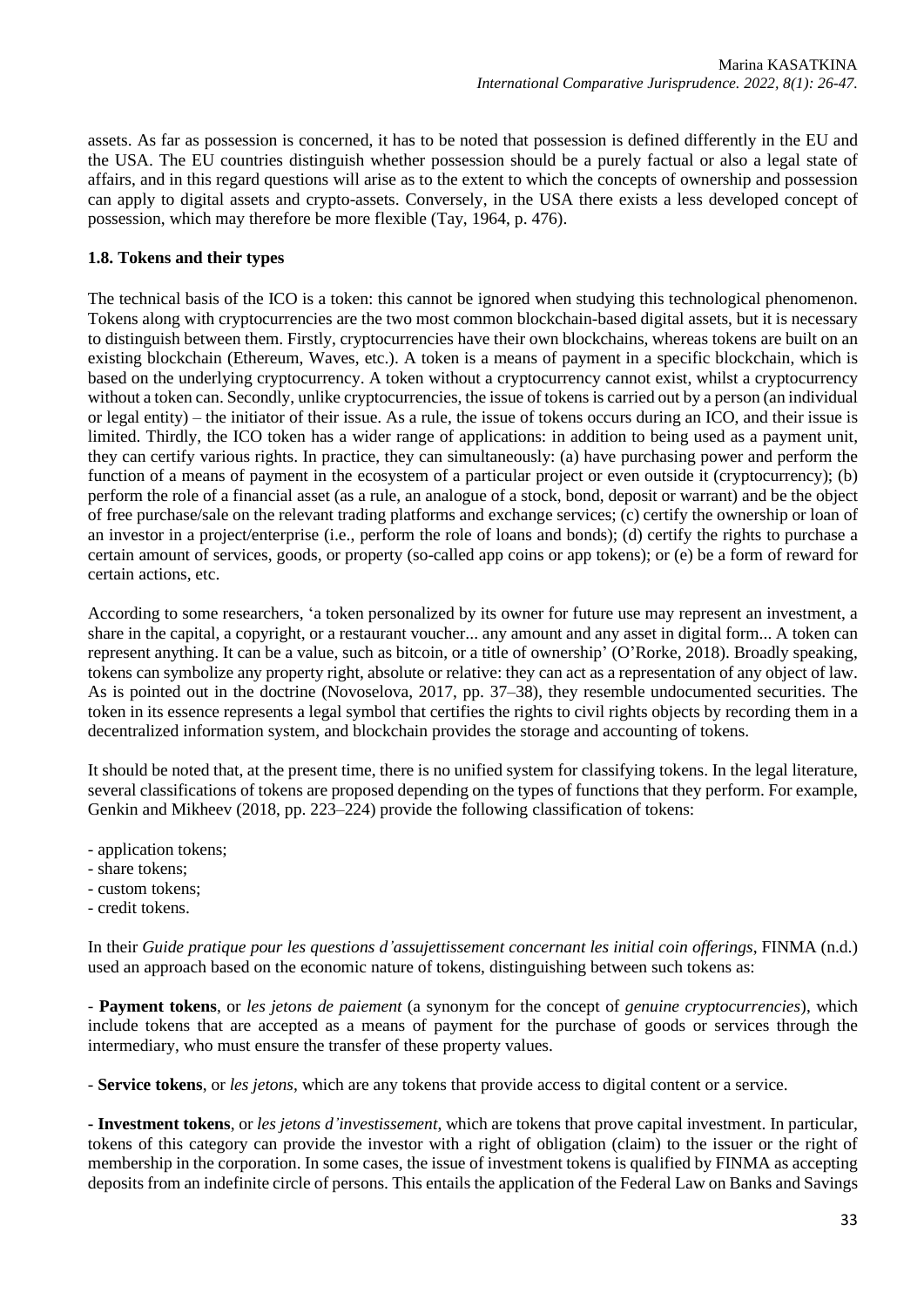Banks of November 8, 1934 (Lois sur les banques et caisses, or LB), and leads to the obligation for the issuer to obtain a banking license.

Blandin et al. (2018) believe that there exist three main types of tokens: first, payment tokens, i.e., digital means of payment or exchange, known as cryptocurrencies; second, utility tokens providing digital access to certain digital platforms and services; and third, security tokens, i.e., asset-backed tokens representing ownership interests in property. This taxonomy seems to be functionally oriented and technologically neutral.

It transpires that ICO tokens represent a kind of obligation to the token owner to provide them with something in return for the invested fiat money or cryptocurrencies. Therefore, in ICOs, we are discussing security and utility tokens.

When speaking about the differences between the USA and the EU approaches to the classification of tokens, it should be noted that in the USA the main value of classification is manifested in the necessity of passing a Howey Test that allows security tokens to be identified, whereas in the EU there exists special legislation dedicated to special types of tokens (e.g. Malta's Virtual Financial Assets Act, 2018).

To conclude, the token represents a conditional virtual symbol of an object of law in cyberspace, which could exist in the real world in different forms, including a thing, a right of claim, a copyright, etc. In truth, the token is a new mechanism for confirming property rights, their transfer, and their termination, and not the essence of the rights fixed in the distributed registry system. The token is individualized by assigning this token (an object of Civil law) to the appropriate person in a way that is determined by the protocol used on the blockchain platform. As a result, the right to the object is fixed for a specific person. The identification of the copyright holder is carried out not by designating their first and last name, as in usual civil turnover, but by specifying their pseudonym/nickname or wallet number. As a result, it seems more correct at the moment to regulate tokens as special accounting systems that allow the rights to objects and the results of their transfer to be recorded.

## **2. Determinants of differences between US and EU ICO legal regimes**

After exploring the fundamental divergences between US and EU ICO legal regulation, it is important to examine the question of why they differ. Differences between common law and Civil law legal systems and the nuances of how these systems interact can lead to profoundly different legal responses. It is impossible to comparatively analyse ICO legal regulation without examining the socio-legal context within which it arises. The EU and the US are both supreme allies and supreme competitors: they often support each other in matters of international relations, while at the same time contradicting others. The questions of which socio-legal factors drive these choices remains underexplored.

To better understand these reasons, this paragraph examines six categories of factors that influence the ICO legal regimes in Europe and America, including: (1) the correlation of legal regulation; (2) the philosophy of ICO regulation; (3) a general overview of approaches concerning ICO regulation; (4) the correlation between national and international law; (5) the types of legal systems; and the (6) peculiarities of legal technique.

## **2.1**. **The correlation of legal regulation**

## **2.1.1. The relationship between federal and State law in the USA**

The United States is a federal State in which the main question concerns the relationship between federal and State laws. The Tenth Amendment to the US Constitution, adopted in 1791, clearly resolved this issue, according to which 'the powers not delegated to the United States by the Constitution, nor prohibited by it to the states, are reserved to the states respectively'. In other words, any power that is not explicitly granted by the U.S. Constitution to the federal government is reserved to the States and not available to the federal government.

This principle has always been in effect: legislation falls within the competence of the States; the competence of the federal authorities is an exception, which should always be based on a specific article of the Constitution.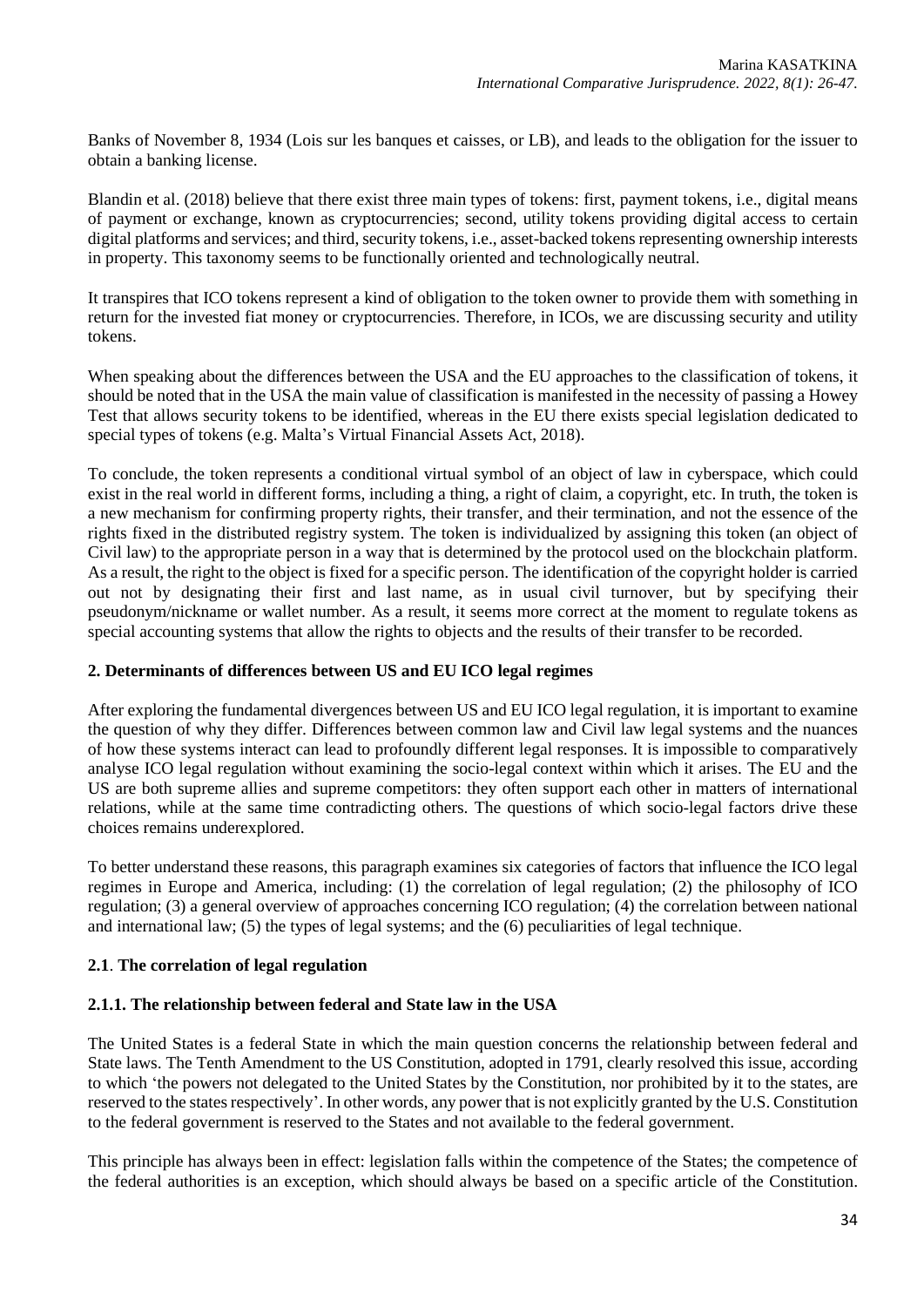Consequently, States have a large degree of freedom, which indicates a significant decentralization of public administration. Moreover, even on the issues on which Congress legislates, States are given a certain competence, termed residual competency. States are allowed to legislate on these issues, but are prohibited from adopting provisions that are contrary to federal law; however, it is not forbidden for them to supplement federal law or fill existing gaps in it. The principle of the residual competence of States has certain boundaries: namely, even in the absence of federal laws, States cannot legislate contrary to the spirit of the Constitution (René, 1996). Thus, it seems that in the most general terms, the mechanism of this interaction is as follows: federal laws regulate a relatively narrow range of issues, and most of the rules are contained in State legislation.

# **2.1.2. The relationship between EU law and Member States law**

The European Union is an integrative supranational organisation with sovereign States as its Members. Therefore, the question of the relationship between European (communitarian) and national law deserves particular attention. Over several decades of the EU's existence, special legal mechanisms have been developed for interaction between these systems, including resolving conflicts between the norms of different levels.

EU legal regulation is based on the principle of supremacy of communitarian law and its direct effect and uniform application in the Member States. However, even in this organisation, characterized by perhaps the highest degree of integration among all supranational systems, the question of the correlation of such norms is not so clear. At present, the doctrine still raises the question of the appropriateness of the EU's Rule of Law principle (Ritleng, 2009, pp. 677–696). As such, the relationship between the EU and national legal systems is based on the rule of law of the European Union [\(Kwiecień,](https://doi.org/10.1017/S2071832200014450) 2005). As a rule, the principle of supremacy is proclaimed in national legislation, while in European law it is directly enshrined in acts of the European Union and is supplemented by the principle of direct action (Jacqué, 2007, p. 10). Thus, EU law combines both classic and specific features of international law, establishing the principle of supremacy in acts of the supranational organisation itself.

At the national level and at the level of the European Union, there exist different approaches to resolving legal conflicts. For the European Court of Justice, the EU's Rule of Law principle applies to any national rule, including constitutional ones – otherwise, the very essence of this principle simply loses its meaning. At the same time, it is difficult for a national constitutional judge to abandon the application of the Constitution in the event of its conflict with EU law. In this regard, in the literature one can find reference to the dual perception of this principle by national courts: the emergence of the doctrine of counter-limits (*controlimiti*). This doctrine originates from Italy, where it initially denoted restrictions on the application of the principle of the supremacy of communitarian law (Salmoni, 2003, p. 289). According to it, the EU's Rule of Law principle is limited by two factors: the constitutional provisions that form the constitutional core or constitutional identity of the state, and the limits of competence of the European Union itself. The constitutional courts of the participating countries adhering to this doctrine (first of all, the German Federal Constitutional Court) declare their right to exercise constitutional control of those EU acts upon the adoption of which the European Union acts beyond its competence (Jacqué, 2007). Therefore, according to the doctrine of counter-limits, the EU's Rule of Law principle, by its very nature, assumes that Communal law has priority over all national norms, including constitutional ones. As a general rule, this provision is not disputed by States as it stems from the consent (common will) of the Member States to participate in European Union. At the same time, such an agreement does not mean a rejection of the key elements of national constitutional identity (Ritleng, 2009, pp. 677–696).

Hence, the courts today remain the main tool for resolving conflicts between national and supranational norms. In this regard, the linkages between the European Court of Justice (ECJ) and national courts are vital to the enforcement of EU regulation.

## **2.2. The philosophy of ICO regulation**

The United States is the largest economy in the world – a developed country with a steady demand for innovation in the middle class. The United States has always been considered a generator of original innovations with a technologically advanced high-tech sector, a developed service sector, and a powerful internet segment. Thus, for the USA, the formation of the digital economy and associated markets was organic and, in a certain sense,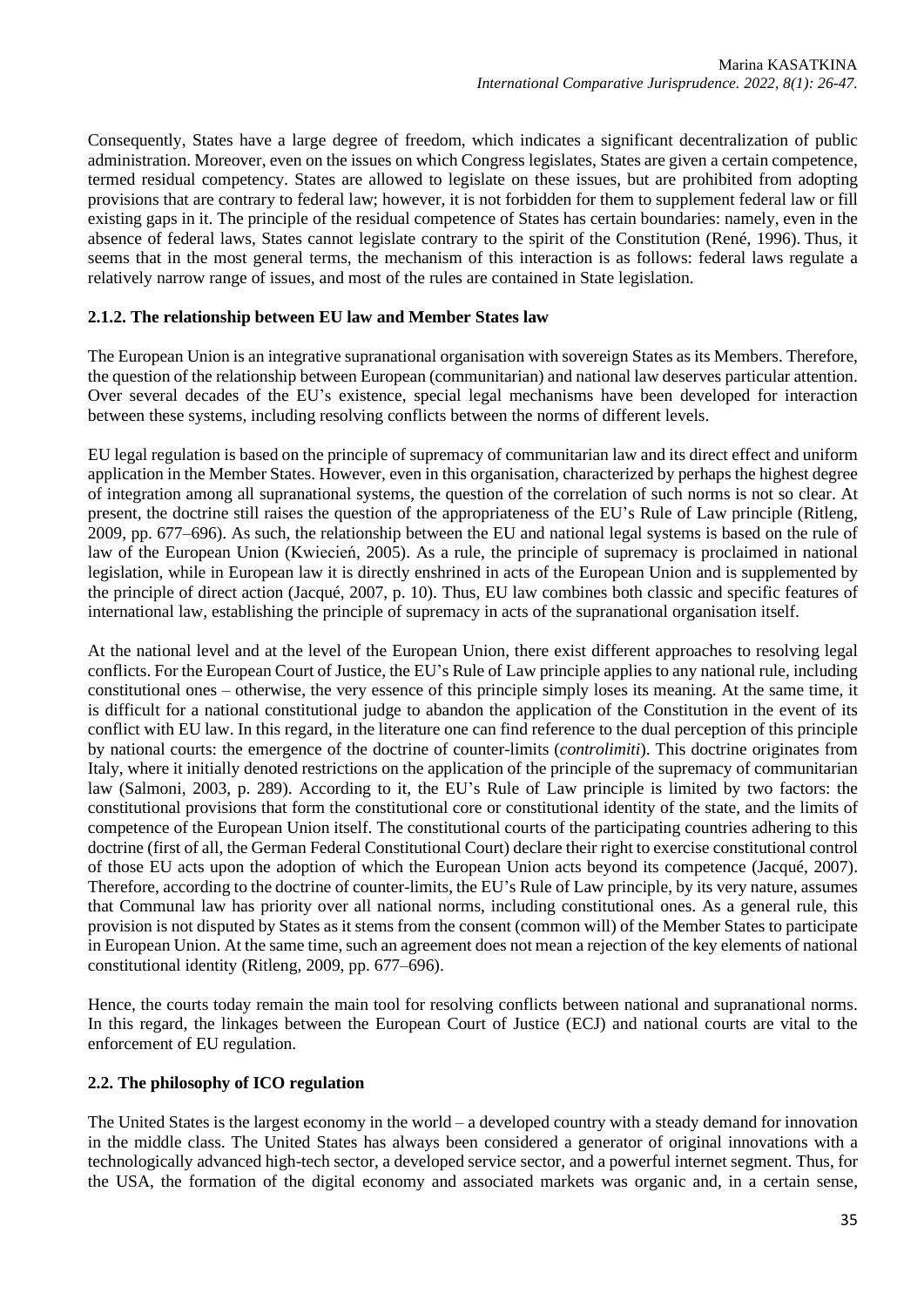evolutionary in nature. The growth of the digital economy was based on the accumulated institutional, technological and competence potential, and followed pre-planned market trends, which ensured its success (Danilin, 2019).

First, many American platforms and other digital companies are developing approaches that appeared during the internet revolution of the 1990s. In this sense, the high values of the digital development of the United States – a pioneer country of new technologies – are understandable. Equally important for success is the fact that new technologies and solutions often follow long-established market trends or even serve specific, already existing markets, implementing traditional services on a fundamentally new technological basis and with business models of the digital era.

These statements are fully applied to blockchain technologies, which, despite being a new phenomenon, are fully consistent with the trends in the development of the financial sector (the growth and acceleration of electronic transactions, their higher security, etc.). Interestingly, back in 1999, Nobel laureate Milton Friedman, in one of his resonant interviews, predicted the rise of new financial technologies: 'One thing that we lack, but which will soon be developed is reliable electronic money, a method by which it will be possible to transfer funds from A to B on the internet, even if A and B are unfamiliar' (Friedman, 2013).

Now, the United Statesis one of the world leaders in the digital economy. Taking a leading role in its development, Washington proceeds from the fact that the digital economy plays an important role in ensuring the future success of the entire American economy, is a source of economic growth, and is a key element in improving the competitiveness of the United States. According to American experts, the introduction of blockchain technologies into production and everyday life provides huge opportunities, allowing businesses to improve technological processes, reduce product release times, reduce production costs, and improve interaction with consumers. Those consumers, in turn, receive access to a wider range of commercial offers (US Department of Commerce, 2016).

The EU is also concerned about remaining behind technologically and is making a concerted effort to craft new regulations that will affect Big Tech. Naturally, Europe wants to reassert its power in a competitive economic market. At the same time, it wants to humanise the digital world by putting strict limits on the use of data, setting clear boundaries on how people and machines work together.

The current task of the European authorities is to create a single digital market in the European space (Digital Single Market). One of the steps to achieve this goal was the creation of a pan-European advisory platform at the beginning of 2018 – The EU Blockchain Observatory and Forum. The Forum consolidates different participants in the market of innovative technologies: state governments, financial institutions, developers, start-ups, as well as large businesses investing in innovations. The main idea of The EU Blockchain Observatory and Forum is to develop a unified position on blockchain technologies in Europe based on the platform. To do this, participants are given the opportunity to share their experience, hold debates, and put forward initiatives, but the main direction of the Forum is the development of ways to harmonise innovative technologies in the conditions of traditional social, legal and commercial systems. Meanwhile, the participation of civil society is crucial to ensure and maintain the democratic potential of decentralized technology. This indicates the need for coordinated regulation within the EU for the sector, given the introduction of technology without regard to national borders.

The EU's approach to tech regulation was also defined in 2020 with the establishment of the Digital finance strategy (*Digital Finance*, 2020). It is noted that consumers must be protected against risks stemming from increased reliance on digital finance. The introduction of digital finance will help the overall digital transformation of economy as well as society. This will bring significant benefits to both consumers and businesses. The two main objectives of promoting digital finance are to create opportunities to develop better financial products for consumers as well as to support Europe's economic recovery after the COVID-19 crisis.

In addition, it is worth mentioning the position of European institutions regarding digital innovation. For instance, in the report on digital finance from the European Parliament, it is pointed out that in Europe, digital finance will have a key role to play in terms of innovation and breaking down cross-border barriers. Bearing in mind the current COVID-19 outbreak and the associated growth of the use of digital means for consumers, investors, and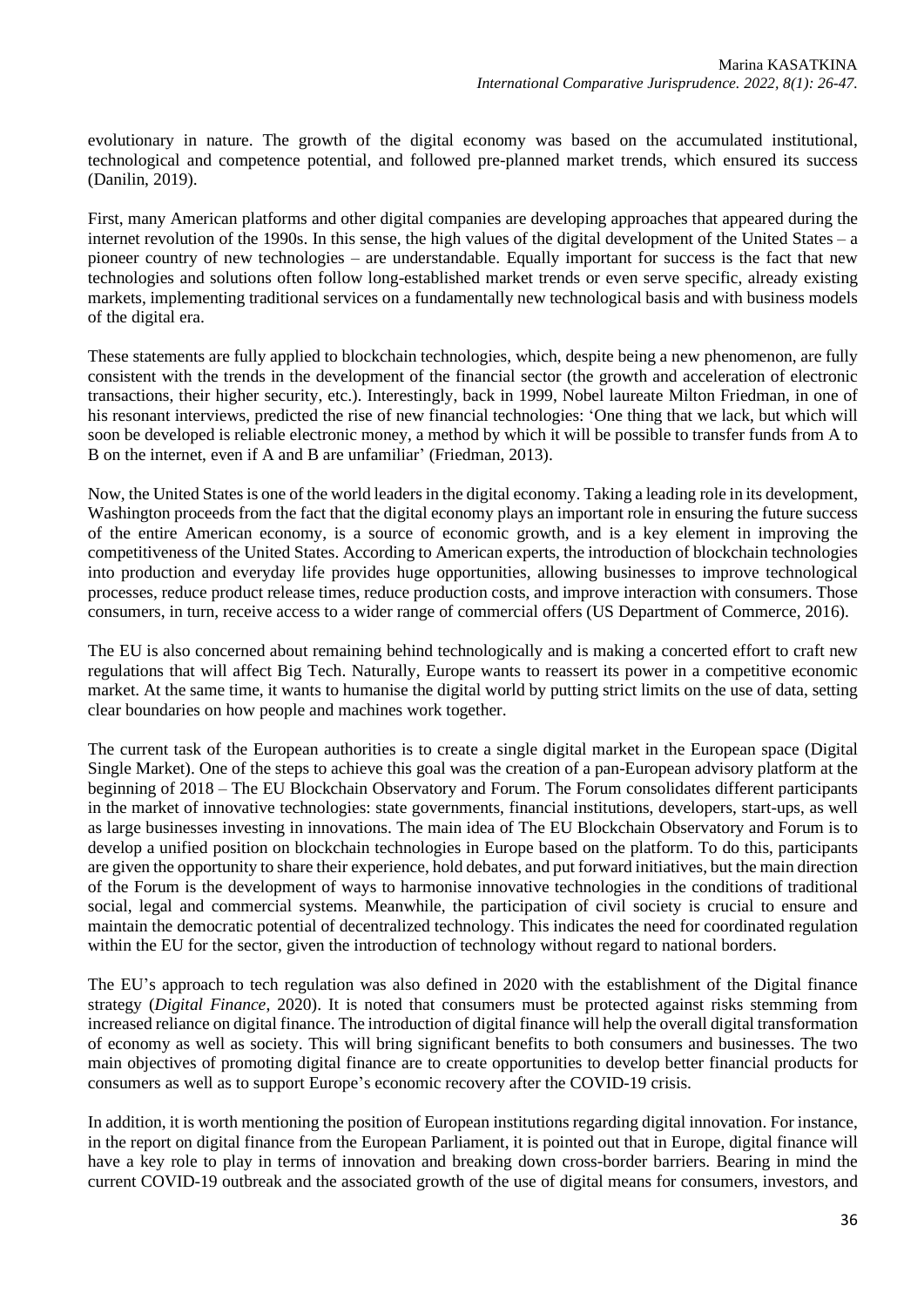financial institutions in dealing with finance, FinTech will continue to grow in both size and importance to the EU economy.

According to the recommendations of the Capital Markets Union High-Level Forum, working towards a wellfunctioning Capital Markets Union is one of the top priorities in Europe. Without it, and strong support from the highest political level, Europe and the Member States will not be able to tackle the huge challenges of sustainable transition and ageing of our societies. To achieve this, markets need to be highly integrated for capital to flow freely, both domestically and cross-border, without distorting competition to the benefit of both citizens and businesses (Financial Stability, Financial Services and Capital Markets Union, 2019).

In addition, in the SME strategy for a sustainable and digital Europe, it is pointed out that the goal is that Europe becomes the most attractive place to start a small business, make it grow, and scale up in the single market.

To sum up, the EU has historically taken a firmer approach to tech power, using the concept of the enlargement of the application of blockchain technology whilst at the same time considering the challenges which FinTech entails, and risks in such fields as financial stability, financial crime, and consumer protection. Therefore, among European countries and at the EU level, a particular focus is on developing a legislative framework that could combine appropriate oversight and equal treatment of investors and consumers, mitigating financial stability risks. Meanwhile, the development of the digital economy in the US is primarily closely connected with the importance of maintaining and strengthening the country's dominance in the world economy market.

### **2.3. A general overview of approaches concerning ICO regulation**

Not all EU Member States and USA States view the phenomenon of ICO from the same perspective. A general analysis of the situation in the United States and the EU reveals that legal uncertainty continues to prevail.

In the USA, a clear division between States with strong blockchain regulation and states with friendly attitudes to blockchain can be observed. The majority of US States want to profit from the business stimulus created by blockchain technology. Moreover, these States compete with each other to attract business from the point of view of developing the most favourable legislation for ICOs. On the contrary, some States stand for compulsory licensing in order to protect investors. Both strategies have a logical rationale, but both exhibit different points of view.

In general, the European Union has a positive attitude towards blockchain. Unlike the United States, in the European Union, the positions of States are divided into the following:

- States which conduct a very blockchain-friendly policy and adopt special laws;

- States which limit themselves to a lack of regulation, warning of the risks or encouraging activities using blockchain based on the recommendations of regulators.

In the latter, the leading role is played by local regulators who, in the absence of special legislative norms, issue guidelines on ICOs and crypto-assets based on the applicable norms of current legislation. Such explanations are published by the regulator, which is responsible for the activities of financial markets, as well as investment and banking.

#### **2.4. The correlation between national and international law**

Historically, even when directly engaged in international conflicts, US citizens have retained a primary focus on matters of domestic politics. As a consequence, international issues have traditionally received less popular attention and critique than domestic issues, leaving the politics of international affairs vulnerable to excessive influence by special interest groups (Nye, 2002, p. 349). As a result, in the wider field of international law, the US has refused to participate in many international treaties.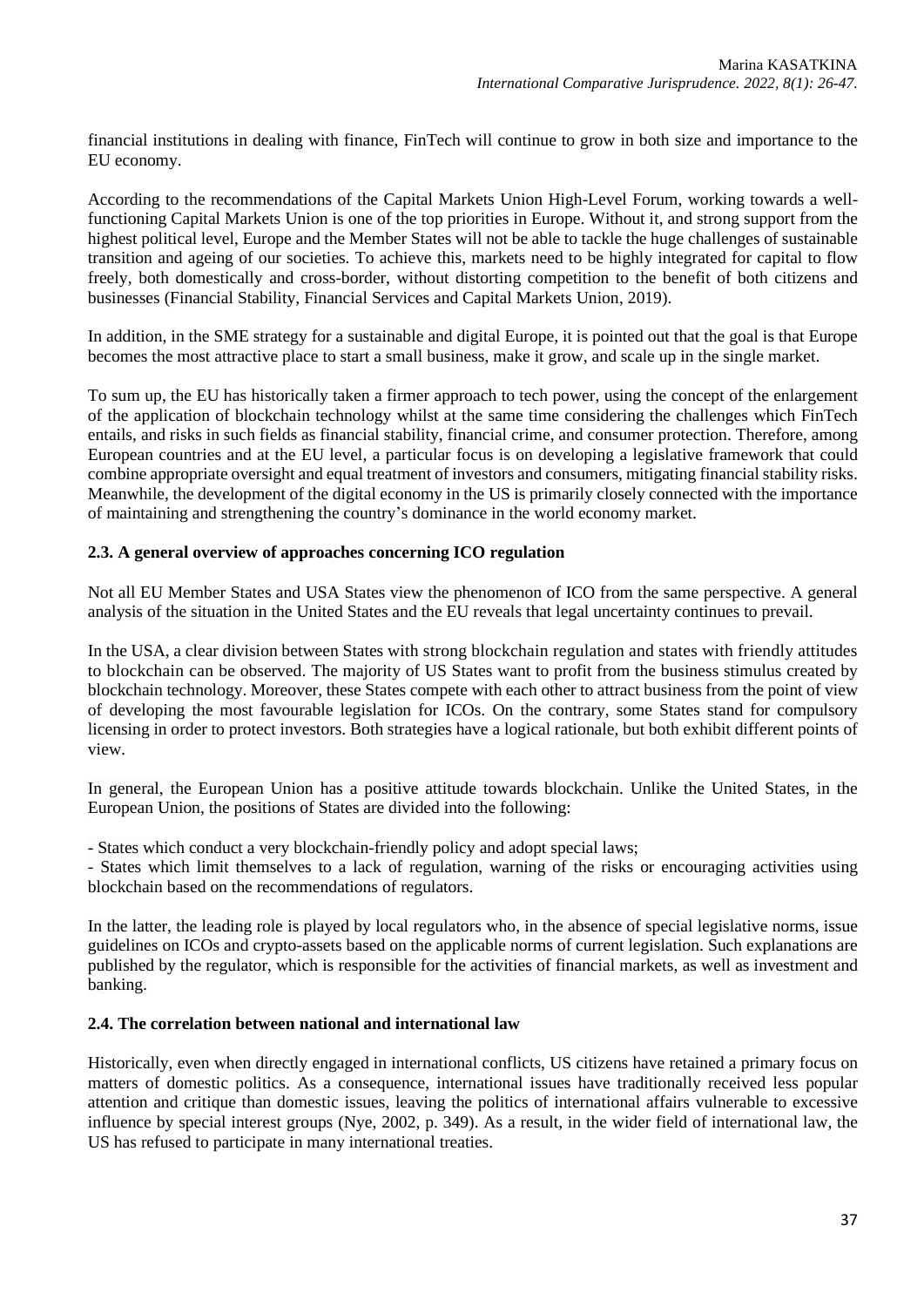The role of the EU in the international arena has expanded exponentially in recent decades. Drawing upon the underlying objective of 'assert[ing] its identity on the international scene', as articulated in Article 2 of the Treaty on European Union, the EU has made a concerted effort to strengthen the Community's role in international law and policy since the early 1990s (European Union, 2006). Much of the EU's success in this regard is attributable to greater intermingling of domestic, regional, and international politics. The geographic positioning, historical interdependency, and political configuration of the EU predispositions European citizens and politicians to be more attuned to issues beyond domestic politics. It should also be emphasized that European politics, whether at State or supranational level, reflect a more complex conjunction of local, regional, and international issues including ICO regulation.

# **2.5. Civil and Common law legal systems**

Common and Civil law systems are the two main governing systems, with conceptual differences. In this context, the USA legal system will be considered as an example of a Common law system and the EU legal system as an example of a Civil law system. Both systems have different roots regarding the sources of law, their use and relative importance. The Common law developed in England as a system where the body of law derives from judicial decisions, whereas the Civil law system is based on Roman law and, therefore, on statutes (Kaske, 2002, p. 395).

Experts in the field of comparative law, emphasizing the peculiarity of Romano-Germanic law, point out that it is by its nature a statutory law. The statute in this case is considered in two meanings: in a narrow sense, as a synonym for the term *law*; and in a broad sense, as a generally binding act adopted by any law-making bodies, which include the legislative and executive-administrative bodies of the State. According to David and Joffre-Spinosi (1999, pp. 74–75), 'the law is, apparently, the primary, almost the only source of law in the countries of the Romano-German legal family. All these countries are countries of written law. Lawyers here, first of all, refer to legislative and regulatory acts adopted by the parliament or government and administrative bodies. ... Other sources of law occupy a subordinate and insignificant place…'. In this context, the terms *law* and *normative legal act* are synonymous.

It has to be noted that in countries with a Romano-Germanic legal system, the role of judicial precedent as a source of law is insignificant in comparison with a normative legal act. Judicial precedent, as a rule, has been recognized and is recognized in the continental legal family, but as a secondary, not a primary, source of law. In this case, it is possible and necessary to talk about the priority of the law over the precedent – in this regard, the main role in the formation of the law belongs to the legislator.

This is contrary to the reliance on case law (judge-made law) in Common law jurisdictions. Common law is defined as the unwritten body of law derived from judicial decisions, rather than from statutes and from local customs (Morrison, 2001, pp. 63–64). Therefore, Common law is 'judge-made' by applying legal principles developed in past cases to similar situations, and by creating precedents via cases or through the interpretation of statutes in accordance with the intention of parliament (McDowell & Webb, 1998, pp. 60, 69).

All in all, it has to be noted that differences between Common and Civil Law jurisdictions are apparent. The legal system of a country strongly influences the current regulatory environment, especially on controversial issues. The Civil law legal system is dominated by 'written law', and the provisions of statutes try to cover every area of law. Common law, on the other hand, provides a system of *stare decisis*, where judges should decide their cases having regard to prior decisions – monistic law. Moreover, they are different in respect of the relative importance of case law and statute law as sources of positive law, the role of judges in the law-making process, and the methods and approaches used by both judges and attorneys to the solution of problems (Bailey, 1978, pp. 130– 133).

In the American legal system, due to a traditional principle called case law, courts have not only the right to apply the law, but also the right to interpret and make binding decisions. In this sense, courts adopt case law to the extent that their decisions are cited as precedents in future cases. This makes it easy for courts and judges to guide the law in the relevant area.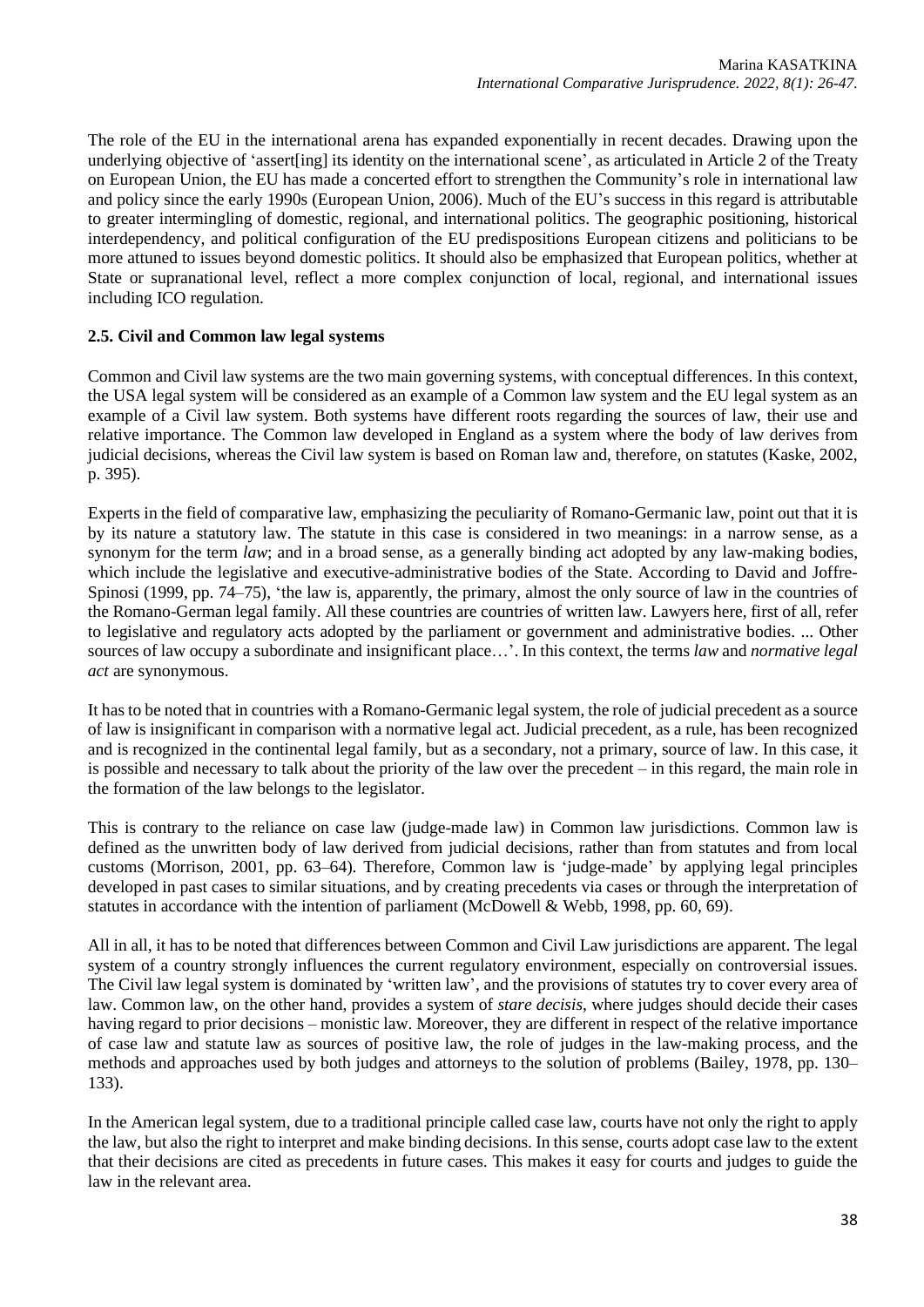## **2.6. The peculiarities of legal technique**

In the United States Code (General Provisions, 2012), there is the consolidation of certain legal and technical rules concerning legislative techniques, as well as definitions that extend their effect to all laws. In relation to this, we can say that the consolidation of definitions and rules for the use of terms that apply to all legislation makes it possible to achieve qualitative uniformity in the implementation of legal norms. The importance of choosing the right place for placing definitions in the text of a regulatory legal act is obvious. In this regard, it is necessary to note a certain trend in law-making, which allows us to speak with confidence about the possibility of codifying subordinate normative acts.

## **3. Prospects of legal harmonisation**

Harmonisation, being a broad concept, could be understood as 'a process aspiring to unification or maximal approximation of two or more different elements' (Fox, 1992, p. 594). Otherwise, the process of harmonisation has the purpose of combining different parts and elements of subjects. Eventually, this creates the feeling of a serial unity (Boodman, 1991, p. 699). Therefore, harmonisation is interpreted as a union of several objects, not interfering with the individuality of separate components.

The practical result of harmonisation is connected with the structure of separate constituent parts (Leebron, 1996, p. 65). The main feature of harmonisation is unification in one entity of a variety of elements. Regarding ICO regulation, harmonisation should be interpreted as a form of seeking the optimal rules and principles which would enable a balance between different legal systems in terms of crypto-assets and blockchain technology to be provided.

The co-existence of several legal systems can trigger processes of harmonisation. In connection with this, the author has previously analysed the approaches of the United States and the European Union to ICOs, as representatives of Common and Civil law countries. The author concluded that the framework of the compared jurisdictions regarding the issue of legal regulation of ICOs is substantially different, identifying the root causes and differences between them. In this regard, it is important to consider existing (and potential) intersects in crypto-asset regulation.

Actual sources of differences could be classified into one of the following categories:

- Incoherent terminology and lack of a common approach in the EU and the US regarding the term token and the possibility of recognizing the token as an object of property rights.

- The conceptual background underlying the ICO framework. The USA adheres to the consumerist approach, while the EU takes account of consumer interests, protecting and strengthening their rights.

- Different legal systems in terms of approaches to the interpretation of the terms of the contract (the binding nature of offers, the concept of good faith, etc.).

- Overlapping requirementsin local and federal (or national and supranational) legislation. For instance, a division between those Member States that adopt an equivalence-based approach and those Member States adopting a characteristics-based approach towards the implementation of the definition of transferable securities in their respective legal systems. Some States in the USA stand for the compulsory licensing of crypto-asset activities (New York State), while Wyoming's state legislature has passed a bill that would exempt certain types of cryptoassets from some of the State's securities and money transmission laws.

Given a lot of differences between countries, some scholars are critical of the possibility of global regulation as the solution for the ICO marketplace. According to Musheer and Watt (2018) it is difficult to envisage how these diametrically opposed regulatory standards are capable of reconciliation. However, it is difficult to agree with such a statement. According to the author, harmonisation can ensure useful assistance for regulators in unifying their approaches to ICO regulation. Norms which would be elaborated on the global level would serve as the framework for national legislation and the application thereof. The priority of international legal regulators is now becoming generally recognized in national legal systems, and 'globalization strengthens the internationalization of national norms and the role of new international and integration acts' (Tikhomirov, 2013, p. 92). As David and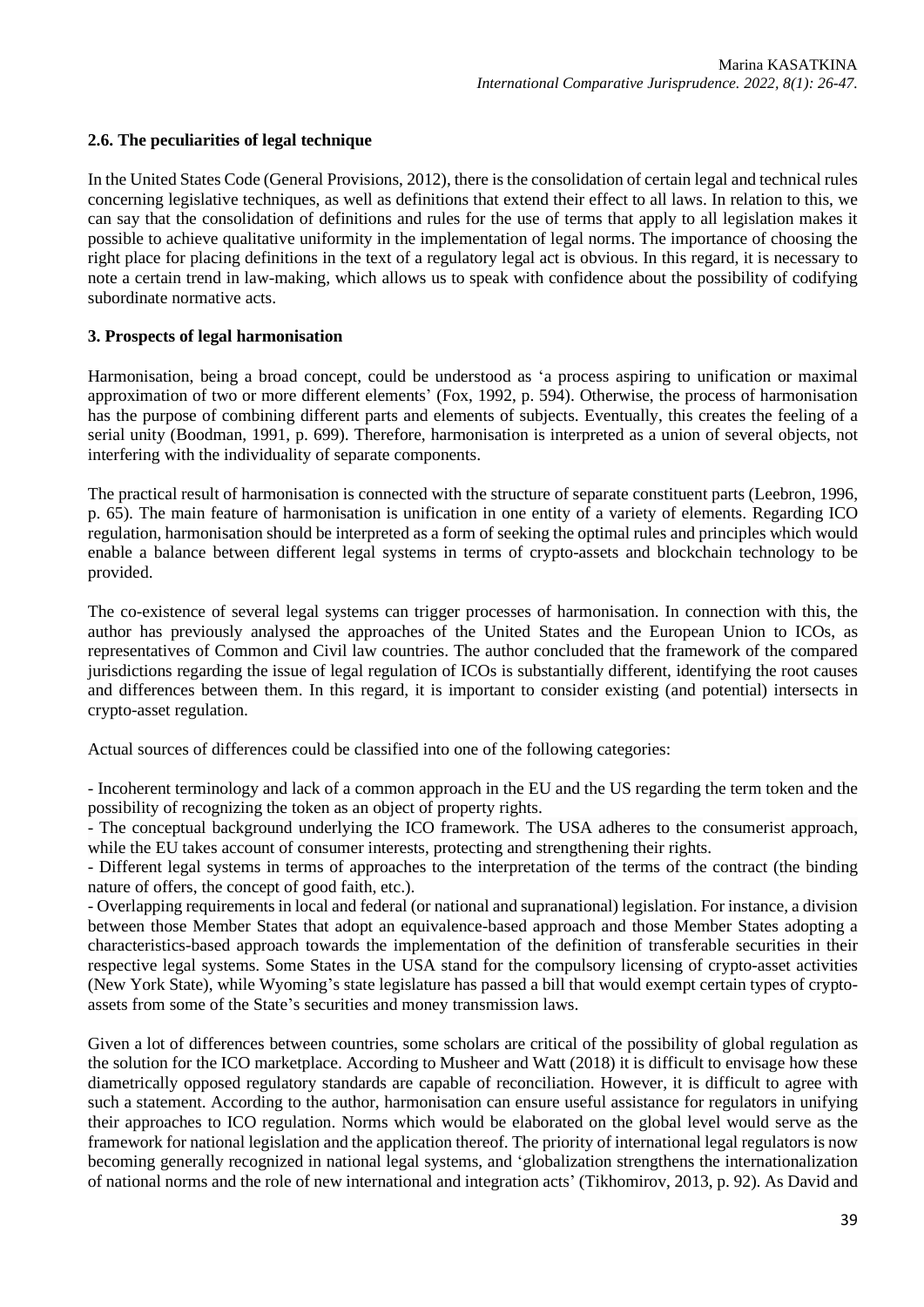Brierley (1985, p. 25) noted, '... the formulation of the legal rule tends more and more to be conceived in Common law countries as it is in the countries of the Romano-Germanic family. As to the substance of the law, a shared vision of justice has often produced very similar answers to common problems in both sets of countries'.

However, in order to make global regulation work in practice, elaborating rules and principles should become a process of mutual integration – a natural convergence (Skakun, 2015). Countries should accept each other's peculiarities and find compromises, relying on that which best suits the blockchain environment and the interests of the participants (Vranken, 2010, para. 1002). At the same time, international cooperation should not generate negative externalities for domestic legal systems. Before discussing the solutions to the above-mentioned problems of possible harmonisation, let us first examine the toolset available to legislators, i.e.: By which methods should legal convergence be pursued?

# **3.1. Available international models for the ICO legal regime**

Having examined the reasons for harmonisation in the fields of crypto-assets, we now move to consider the methods through which such harmonisation ought to be pursued. In essence, the purpose of harmonising ICO legislation is to replace current diverse laws in different jurisdictions with a unifying legal regime. This can be done in several ways and with different types of tools. We can broadly distinguish several forms of harmonisation of law, namely soft law (informal guidance, recommendations, summaries of practices) or hard law (supranational regulation, international conventions). Multilateral international conventions have the goal of introducing a single legal solution within the different jurisdictions of the Member States that that have decided to accept the convention. Model laws are used to provide a guide which may be used by different states, but there is no legal obligation to apply it. The harmonising effect of model laws depends on the degree to which states change their laws to fit the model. In the European Union, the binding Directive, as a supranational regulation instrument, is also possible, and requires Member States to amend their laws according to the basic principles of the Directive.

Our focus is on international conventions and model laws, with the final aim of searching for the most optional instrument. In finding solutions, states face a compromise between them, as each have advantages and disadvantages.

## **3.1.1. Achieving international harmonisation through soft law**

The subject of soft law has always been a difficult one for the global regulatory community. On the one hand, it does not represent a law in the fullest sense of the word. Prosper Weil stated that these obligations 'are neither soft law nor hard law: they are simply not law at all' (Guzman & Meyer, 2010, p. 171). The rules of soft law represent a consensual exchange of promises on a certain issue, declaring at the same time that these promises are nonbinding. Soft law is a set of guidelines for the international legal community, operating in line with consensus.

On the other hand, undoubtedly, the soft law approach has several benefits. For example, it allows States to use a more efficient method of amending the law as circumstances change. Soft law can ensure negotiation, comparisons, and learning (Goldsmith, 1998, p. 1199). Legislators have flexibility in managing their own affairs because they do not assume any legal obligations, and parties can learn about the impact of certain policy decisions over time (Abbott & Snidal, 2000, p. 423). Soft law offers a degree of flexibility and adaptability in accordance with the needs of each State that facilitates negotiation. This can especially be the case with respect to blockchain technology, as it allows actors to learn about the technology and the impact of any particular rule gradually.

The regulation of ICO markets is complicated because blockchain technologies are constantly changing, either due to innovations or the technological capabilities of participants. By avoiding formal legality, parties to arrangements could observe the influence of rules in practice so as to better evaluate their advantages, retaining the flexibility to avoid any unpleasant consequences that these rules may retain. In the blockchain context, soft law makes it possible to experiment, and, if necessary, change path when new circumstances arise.

Moreover, the rules of soft law are to a greater extent combined with the concept of blockchain, assuming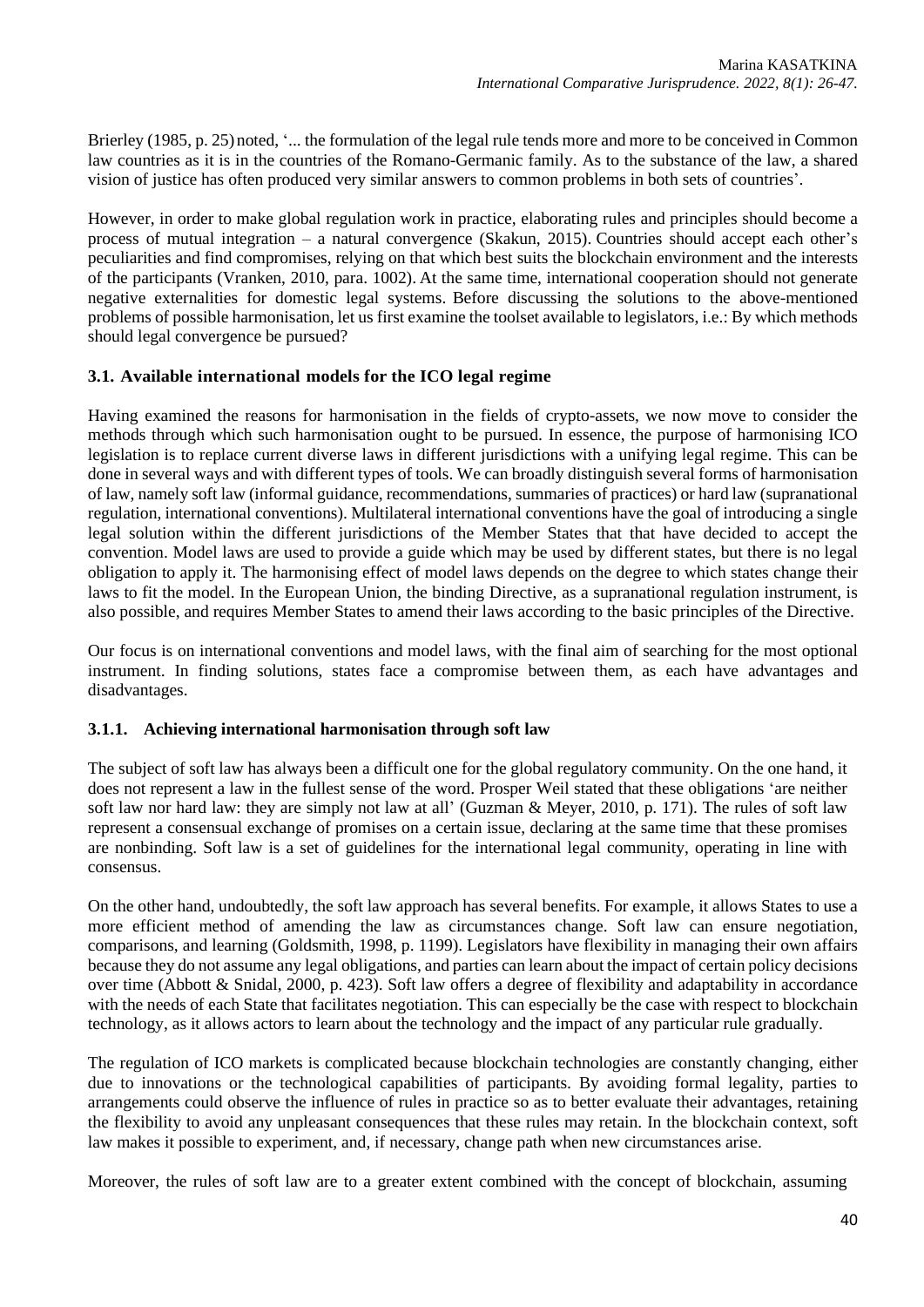anonymity of the participants and no state interference. Finally, soft law ensures a cheaper way of consensus reaching (Gersen & Posner, 2008, pp. 573, 589) – it does not need lengthy participation by heads of state or ratification procedures. Instead, agreements can be reached between administrative agencies. Therefore, the process of negotiation becomes relatively easily (Lipson, 1991, p. 500).

It has to be mentioned that the effectiveness of soft law options in reaching the ultimate aim of harmonisation of ICO regulation is limited. Sometimes commitments can be weak, because soft law represents a set of observations made by members at international forums and can serve as an intermediary for a more complex regime. These agreements are not legally binding compared with international treaties and conventions. Additionally, it is difficult to foresee how completely different regulatory ICO standards could be harmonised through soft law mechanisms. Meanwhile, crypto-asset-related businesses have important consequences for the participants and the State, and this makes them intrinsically important. These observations suggest that in the long term, despite the advantages of soft law, global harmonisation of ICO rules will likely have to be achieved via hard law as the ICO market becomes vital for global industry.

## **3.1.2. Achieving international harmonisation through conventions**

Bilateral and multilateral treaties or conventions are the primary hard harmonising mechanisms for solving issues between States in different fields. Hardness of law is explained by taking the law as it is by the parties without any modification (Mistelis, 2001).

The following major shortcomings of the harmonisation of ICO by international conventions could be mentioned:

(i) the long and expensive process of negotiating and preparing the convention;

(ii) the degree of unification may be limited and the differences may be irreconcilable;

(iii) the possible breaks in ratification of a convention, lasting for many years before the convention comes into force;

(iv) statutory law is subject to interpretation by the courts, and there is no guarantee that harmonised law will be interpreted identically;

(v) crypto-assets may not be described as a stable object of regulation;

(vi) difficulties related to the ubiquitous ratification of a convention; there exists the possibility of resistance, especially for smaller countries like Panama or Gibraltar, similarly to the field of international tax harmonisation.

Despite the number of drawbacks, conventions still play a major role as harmonising mechanisms. Proponents of harmonisation suggest a number of benefits of harmonisation through hard law. Firstly, conventions create certainty of law as opposed to the flexibility and adaptability of soft law. Secondly, hard law is suitable for solving issues on which individual States have completely opposite positions. For example, the applicability of securities laws to crypto-assets. Finally, hard law helps to make the obligations between States more reliable. Since treaties require a substantial level of government involvement, and, as a rule, ratification by legislative bodies, States can face reputational costs if they do not comply with their contractual obligations. In other words, States that are inclined to fulfil their obligations earn a solid reputation that helps them coordinate their actions with the parties when they need to promote their national interests (Guzman, 2007, pp.  $71-111$ ).

Generally speaking, blockchain technology would significantly benefit from an international convention. However, this brings us to the next point of this paper that will focus on how they could be improved upon to ensure their success. Their continuing success will depend on formulating the optimal scope of future harmonisation of ICO rules as well as finding the most balanced approach to the underlying principles which meet the interests of different States on the controversial issues.

Certainly, soft law instruments have their advantages for the unification of ICO approaches (easiness to accept and implement, flexibility). However, it can be said that the principal benefits of conventions, which are expressed in providing certainty of law, remain vital, especially where consumers or public interests are at stake. Only hard instruments enable a high level of legal certainty, consumer protection, market integrity, and financial stability to be provided, reducing legal fragmentation worldwide. Soft law instruments are not able to resolve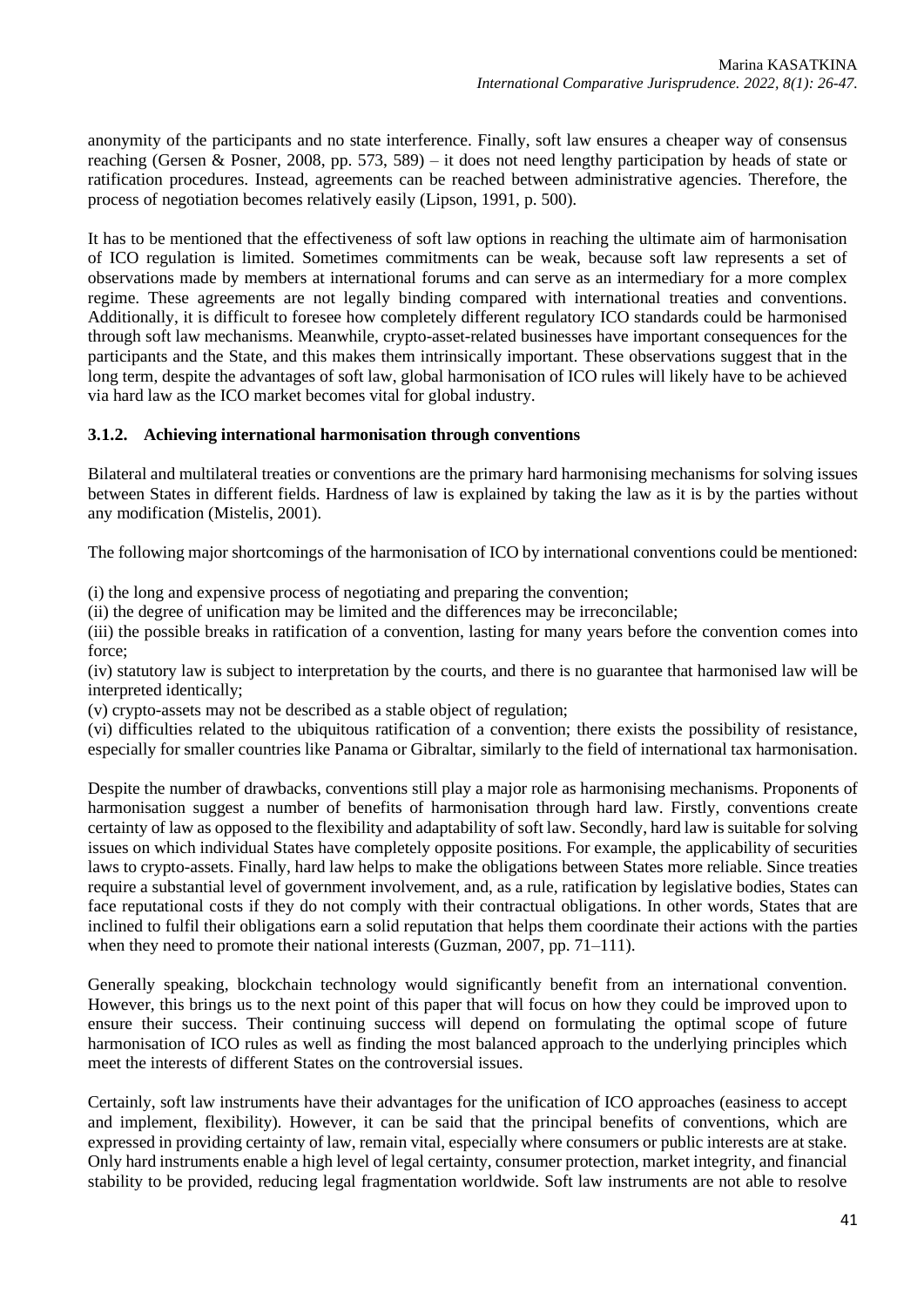these issues, and, therefore, conventions remain vital. Meanwhile, certain steps must be taken so as to make conventions more successful instruments.

### **3.2. The scope of legal harmonisation**

This section focuses on the scope of future harmonisation of ICO rules in the light of two main issues: (i) establishing a minimum set of common requirements; and (ii) harmonisation beyond the minimum level. The establishment of a clear level of requirements is necessary to have appropriate global crypto-asset regulation in place or to navigate and implement the relevant standards in practice.

The unique characteristics of the blockchain environment mean that its regulatory framework may rapidly become outdated and thus may need regular analysis even at the baseline level of harmonisation. This characteristic complicates the prospects of hard international law but does not eliminate them. In general, the need to amend the outlines of international conventions is an ongoing challenge and concerns not only the area of crypto-assets.

### **3.2.1. Establishing a baseline**

This approach implies shifting away from reliance on detailed rules and depending more on broadly stated principles. The term 'principles' can be used to denote general requirements and express the basis of obligations that all participants should comply with. The implications of such an approach are clear: fear of overregulation and inflexibility in determining in advance the 'final decision' of an ICO regime, which may change suddenly for reasons such as technological improvements.

However, in the context of ICO harmonisation, the task of establishing common standards and guidance becomes more complicated due to the inability of small financial technology (FinTech) firms or consumers to interpret them. Moreover, such an approach engenders a lack of predictability regarding their performance. General principles leave much more room for debate over how to meet the aims of these principles as well as room for conflict if the legislator believes a violation has occurred. For these reasons, such a regime is not an effective option for regulating the blockchain at a global level.

## **3.2.2. Beyond the baseline**

Once the baseline level of ICO regulation requirements is determined, one should consider developing the scope of the regulatory regime by setting detailed rules for compliance.

Thus, according to the 'beyond the baseline' approach, a detailed process is established. If this process is not followed, the regulation is considered to be violated. For obvious reasons, international harmonisation through such a regime, which requires the implementation of detailed mandatory provisions, is a serious challenge, and is unlikely to be accomplished in the immediate future. It must be noted that preliminary action must be taken by national States before entering into negotiations regarding establishing a convention at the international level. Such steps are needed to elaborate each party's own regulatory approach based on the insights from a number of undertaken measures.

With this goal in mind, this article proposes the following recommendations as a step in addressing the needs of establishing global ICO regulation through detailed provisions.

*Recommendation 1*: a useful starting point for regulatory intervention is the registration process. The purpose of registration is to specifically obtain further understanding from participants. At present, not all jurisdictions around the globe have their own blockchain regulation. Therefore, it is necessary to propose to implement, at the national level of the States, the registration requirements for crypto-asset service providers. Registration should be required for all companies performing crypto-asset activities.

*Recommendation 2*: monitoring crypto-asset trading platforms by authorities.

*Recommendation 3*: following registration and monitoring, authorities will assess whether crypto-asset activities could fit into existing regulatory frameworks. Where no legal rules exist for certain crypto-asset-related activities,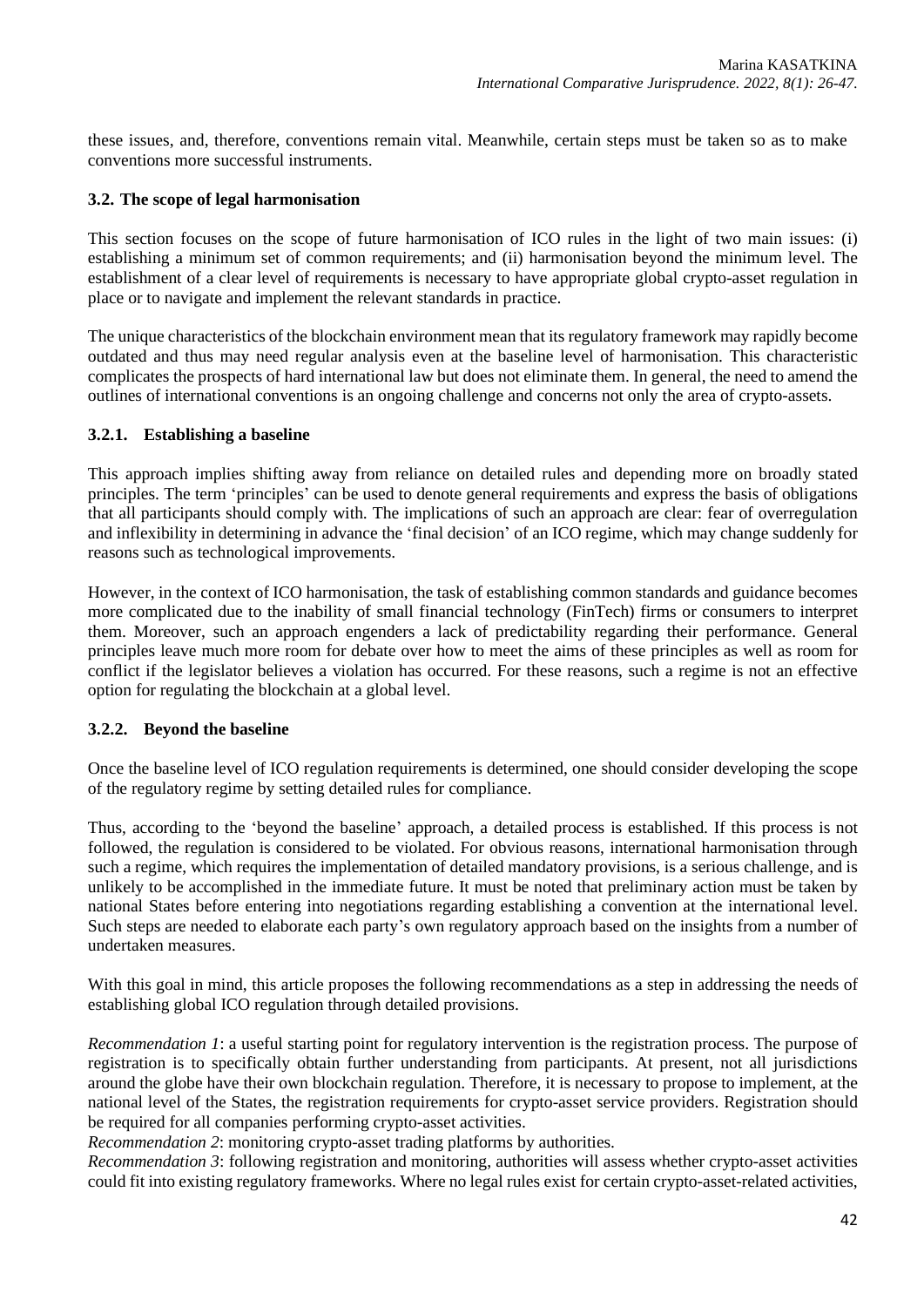the regulatory framework will be considered to decide where changes are required. This could either be in the form of amendments to existing regulations or the drafting of new regulations.

*Recommendation 4*: active involvement of technical experts in the blockchain field.

*Recommendation 5*: exchange of effective regulatory practices for scaling in the global space

*Recommendation 6*: elimination of dual regulatory framework in multiple-level jurisdictions (if necessary).

*Recommendation 7*: formation of a new global organisation that would present a comity, with representatives of States and national authorities. Members of such an organisation would cooperate closely, and having this kind of interaction as everyday practice would make it easier to prove facts that cannot be changed without a trace. The ultimate goal of this organisation should be the development of best practice standards and a common global ICO framework.

It is the view of the author that only via a gradual and complex study of the blockchain phenomenon can a workable international convention be developed. A phased development of regulatory practice is necessary, taking into account the dynamics and scale of the blockchain phenomenon.

### **3.3.Principles of harmonisation**

At present, the US and the EU are the leaders in the technological area, representing Common and Civil law approaches to ICO regulation. Comparative diagnostics of the regulatory framework in both jurisdictions has revealed that there are deep differences between their legal approaches to the crypto-asset legislative framework. In some cases, rules that are formally the same are understood and applied differently. However, this does not mean that there can be no convergence: convergence does not call for uniformity. "Thus, even if, for example, differences in legal culture persist and transfers of legal rules do not lead to identity, there can still be convergence" (Arvind, 2010, pp. 65–88).

A comparative analysis of the United States and the European Union's ICO legal regulation in the previous section allowed the author to highlight certain principles and rules on which an international convention should be based so as to be regarded as a successful harmonising instrument. These differences could be transcended if this convention were to contain specific rules or unambiguous principles.

A convention should also build a bridge between the Common and Civil law systems, to be interpreted and applied identically in practice. The unification of private rules between Civil and Common law jurisdictions could be achieved by agreeing on certain rules which represent a compromise of Civil and Common law rules.

It is the view of this article that the following principles for regulating crypto-assets should form the basis of an international convention:

## *Principle 1*. *Uniform interpretation of basic terms and concepts related to the use of digital assets.*

Unifying definitions and creating consistent terminology that is equally understood by all participants are important steps in seeking global regulation. Broad definitions cause uncertainty in the digitally networked environment. Therefore, the first need is to introduce a common terminology in the first section of the ICO convention by approving a unified glossary containing basic terms and definitions in the field of crypto-assets and blockchain. With regard to the classification of tokens according to their nature, the common approach should also be applied. When tokens share common elements with securities, it is especially important to determine whether a token is a security or a utility token. In some cases, tokens can have security elements, and the determination of such tokens should be based not only on the security framework but also on the rules, considering the overall functioning of the token.

*Principle 2. Maintaining a balance between risk control and the implementation of innovative incentives for blockchain development, including*:

(i) ensuring transparency and flexibility of the regulatory environment of the Member States in order to attract investment and reduce the scale of shadow transactions;

(ii) inclusion of self-regulatory organisations and professional associations in the system of regulation of economic activity in the field of digital assets.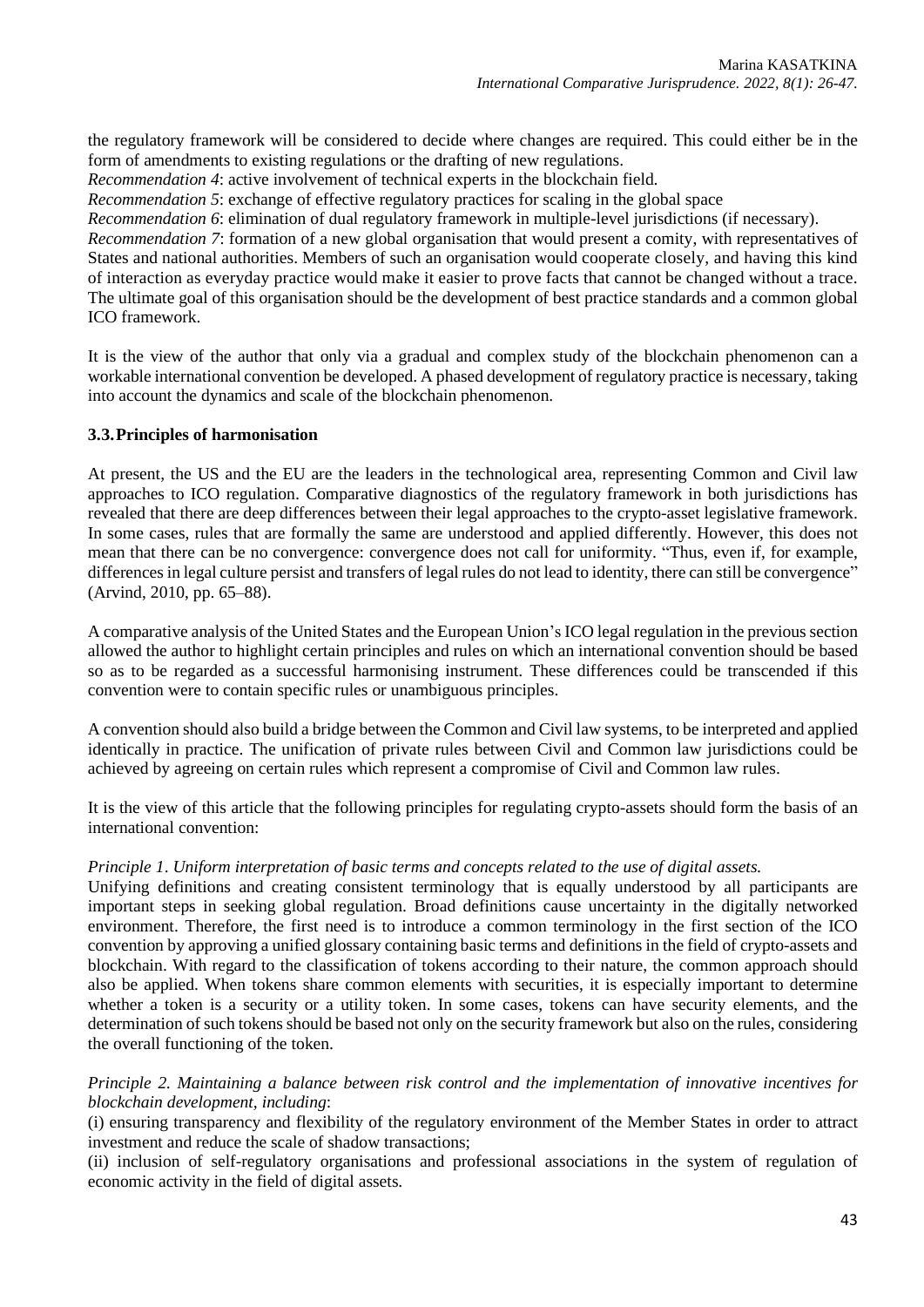## *Principle 3. Human-centric approach*

At present, disparities among the USA and the EU in regulating consumers' rights could create significant barriers affecting the harmonisation of ICO regulation. This article proposes to apply the EU approach to consumer protection, which assumes securing human rights as an essential ultimate objective of the State.

A human-centric approach comes from the principles of liberalism and republican thought dating back to the Enlightenment, the early Middle Ages, and ancient Greece (Deudney, 2006). It considers people, regardless of nationality, as the main objects of security. States should perform a supportive role, protecting individuals' rights and wellbeing.

A human-centric approach should be based on the following rules:

(i) Disclosure of contract terms.

Smart contracts should include legal obligations on sufficiently informing the consumer in the context of mandatory website disclosure of agreement provisions.

(ii) Online enforcement.

Smart contracts should be coded to take into consideration the most common violations of contract or consumer rights in order to provide the contract's self-performing mechanism.

(iii) Judicial protection of consumers.

It is necessary to provide consumers the right to file a claim in the national offline court. There is, therefore, an urgent need for national courts specializing in ICO and blockchain issues. In my view, a well-functioning court should meet at least three requirements: the judges must have expertise and be experienced in dealing with such cases; the courts must be able to arrive at a speedy decision; and, this must be possible at low cost.

#### *Principle 4. Transparency*

In advance of the token sale, each token seller should have to disclose certain information:

(a) to reveal the code on the basis of which blockchain is based;

(b)to publish vital information about the company and the group of developers, also stating which person acts as the issuer;

(c) to state if any tokens were mined before the ICO;

(d)to indicate the beneficial owners of the tokens;

(e) to specify what rights and obligations are embodied by the tokens;

(f) to give a detailed overview of the purpose and development steps that are supposed to be funded by the collected investment.

These six key elements of token disclosure should provide necessary transparency concerning ICOs.

## **Conclusion**

In conclusion, in the face of inexorable globalization and the trans-border nature of ICOs, the elaboration of a common regulatory approach to such phenomena seems irresistible. It is true that at the present time both the US and the EU are following different concepts in the field of a regulatory approach to ICOs, but in both jurisdictions there still exists no legal certainty. Meanwhile, the failure of either the United States or the European Union to regulate the crypto-assets market effectively will have spill over effects for other jurisdictions. There is, therefore, an urgent need for strengthening international standards in crypto-asset regulation. The analysis carried out by the author leads to several conclusions.

First, it is important to understand what differences exist in both systems (EU and US) regarding ICO regulation. This article shows that there exist certain differences which may create obstacles to the harmonisation of approaches:

- There is a difference in the application of the current securities regimes in the EU and US. For any token issuance, in any jurisdiction, one will have to examine the rights that the specific token grants to investors to make any informed judgment as to whether the token sale will fall under securities laws. These differences are caused by the correlation of legal regulation between EU law and Member State law; federal and State law in the USA.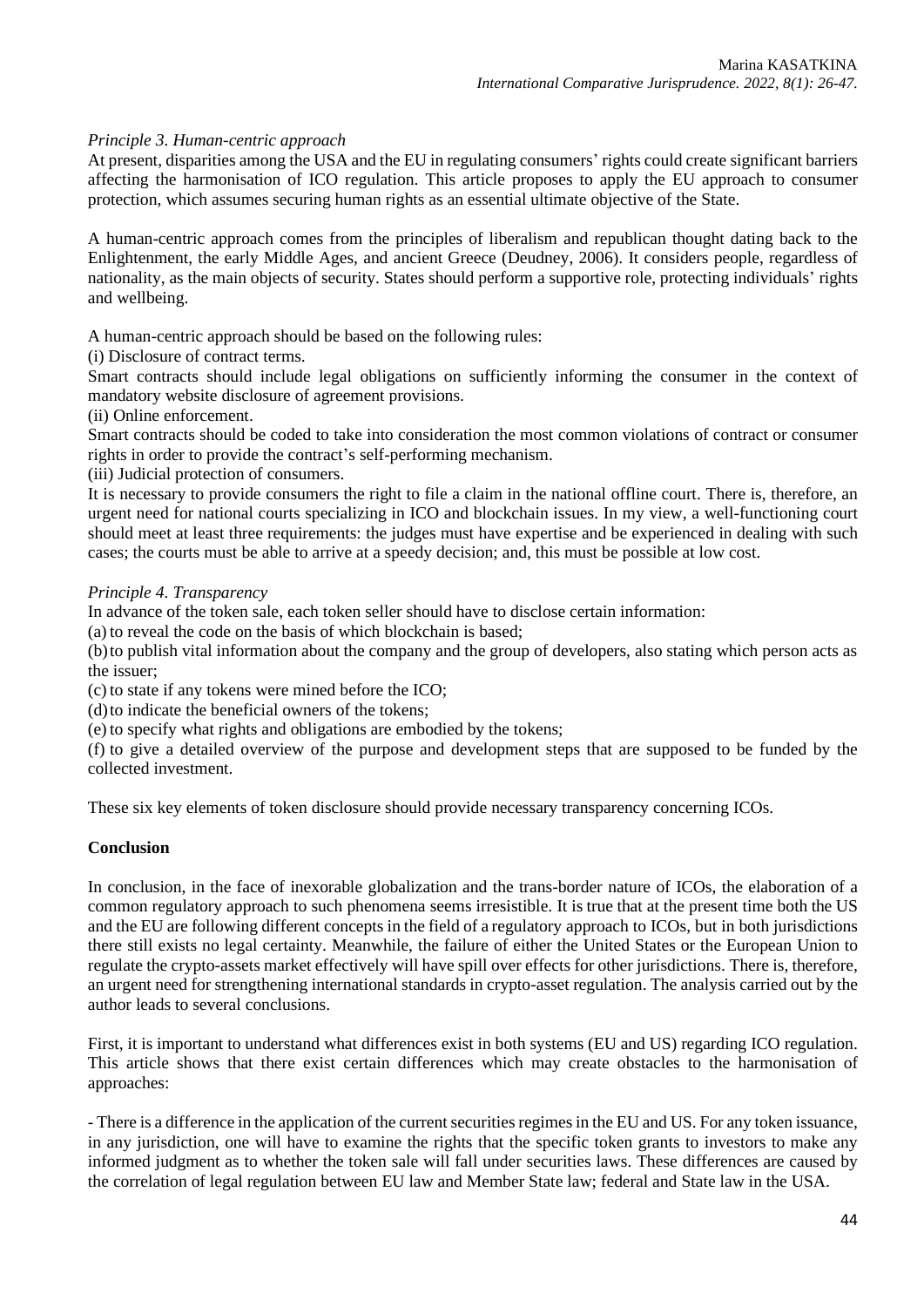- In Europe, blockchain legislation and policy emanates from centralized sources to a greater extent (with the exception of a few countries with their own ICO regulation). In contrast, the US system of blockchain law and policy is fragmented and relies on decentralized modes. Such divergences in regulatory choices are stipulated by multi-level legal systems (federal States and a supranational legal system).

- There are different approaches to status and judicial decisions. In the USA, the constant development of ICO regulation is possible because legislation can be defined or changed by judges through court decisions. However, different approaches to the interpretation of the legal rules from judges could introduce a certain level of inefficiency in the field of ICOs. In the EU, on the other hand, any modification must be carried out by the legislative authorities using special procedures, which prevents the process of expanding the use of blockchain technology. At the same time, this makes ICO legislation more sustainable for ICO participants. Such conclusions are related to different legal systems, namely those of Common and Civil law countries.

- Socio-legal factors shape ICO law and policymaking in different ways. Thus, the willingness of the US to develop an ICO legislative framework is closely connected with the ambition of strengthening the country's dominance in the world economy. This overwhelming focus on economic well-being also plays a key part in shaping ICO legislation. EU policy is similarly affected by economic considerations, but for the EU, in addition to the economic factor, it is essential to ensure the rights of consumers. Overall, EU policy is primarily designed to protect consumer welfare, whilst that of the USA is more focused on economic power.

- The USA leads the EU in total ICO projects and ICO funds raised due to more friendly legislative regulation in the field of blockchain technologies.

Second, it must be kept in mind that harmonisation can take many different forms. Such instruments of harmonisation as international conventions and model laws are both compatible with blockchain issues. However, due to the shortcomings of soft law, including the non-binding and complex nature of ICO phenomena, the method of international convention seems indispensable for the global regulation of ICOs. This convention should present the first international treaty aimed at global ICO regulation, and any future ICO convention has to keep up with the pace of social and technological change. Taking into due consideration the peculiarities of the existing legal system and the differences in their approaches to ICO regulation, this convention should represent a link between these approaches.

Third, regulators must be prepared to implement an international ICO convention. Therefore, the author came to the conclusion that harmonisation should start with small steps, such as considering emerging international practices and ensuring international cooperation on ICO issues.

Ultimately, one hopes that the U.S. and the E.C., as well as authorities from other jurisdictions, will converge upon a clear, consistent, and flexible approach to ICO regulation that takes full account of the problem of uncertainty in this area.

## **References**

Abbott, K. W., & Snidal, D. (2000). Hard and soft law in international governance. *International Organisation*, *54*(3), 421–456.

Arvind, T. (2010). The 'transplant effect' in harmonisation. *International and Comparative Law Quarterly*, *59*(1), 65–88. <https://doi.org/10.1017/S0020589309990017>

Bailey, J. F. (1978). Civil law and the common law: Some of the similarities and differences between the two systems. *International Journal of Law Libraries*, *6*(2), 117–133[. https://doi.org/10.1017/S0340045X00012703](https://doi.org/10.1017/S0340045X00012703)

Blandin, A., Cloots, A. F., Hussain, H., Rauchs, M., Saleuddin, R., Allen, J. G., Zhang, B., & Cloud, K. (2018). *Global cryptoasset regulatory landscape study*. Cambridge Centre for Alternative Finance. Retrieved from [https://www.jbs.cam.ac.uk/wp](https://www.jbs.cam.ac.uk/wp-content/uploads/2020/08/2019-04-ccaf-global-cryptoasset-regulatory-landscape-study.pdf)[content/uploads/2020/08/2019-04-ccaf-global-cryptoasset-regulatory-landscape-study.pdf](https://www.jbs.cam.ac.uk/wp-content/uploads/2020/08/2019-04-ccaf-global-cryptoasset-regulatory-landscape-study.pdf)

Bogdanova, E. E. (2019). Problems of using smart contracts in transactions with virtual property. *Lex russica*, No. 7, 108–118. <https://doi.org/10.17803/1729-5920.2019.152.7.108-118>

Boodman, M. (1991). The myth of harmonisation of laws. *The American Journal of Comparative Law*, *39*(4), 699–724. <https://doi.org/10.2307/840738>

Communication from the Commission to the European Parliament, the European Council, the Council, the European Economic and Social Committee and the Committee of the Regions on An SME Strategy for a sustainable and digital Europe (2020). COM/2020/103 final. Retrieved from [https://ec.europa.eu/info/sites/info/files/communication-sme-strategy-march-2020\\_en.pdf](https://ec.europa.eu/info/sites/info/files/communication-sme-strategy-march-2020_en.pdf)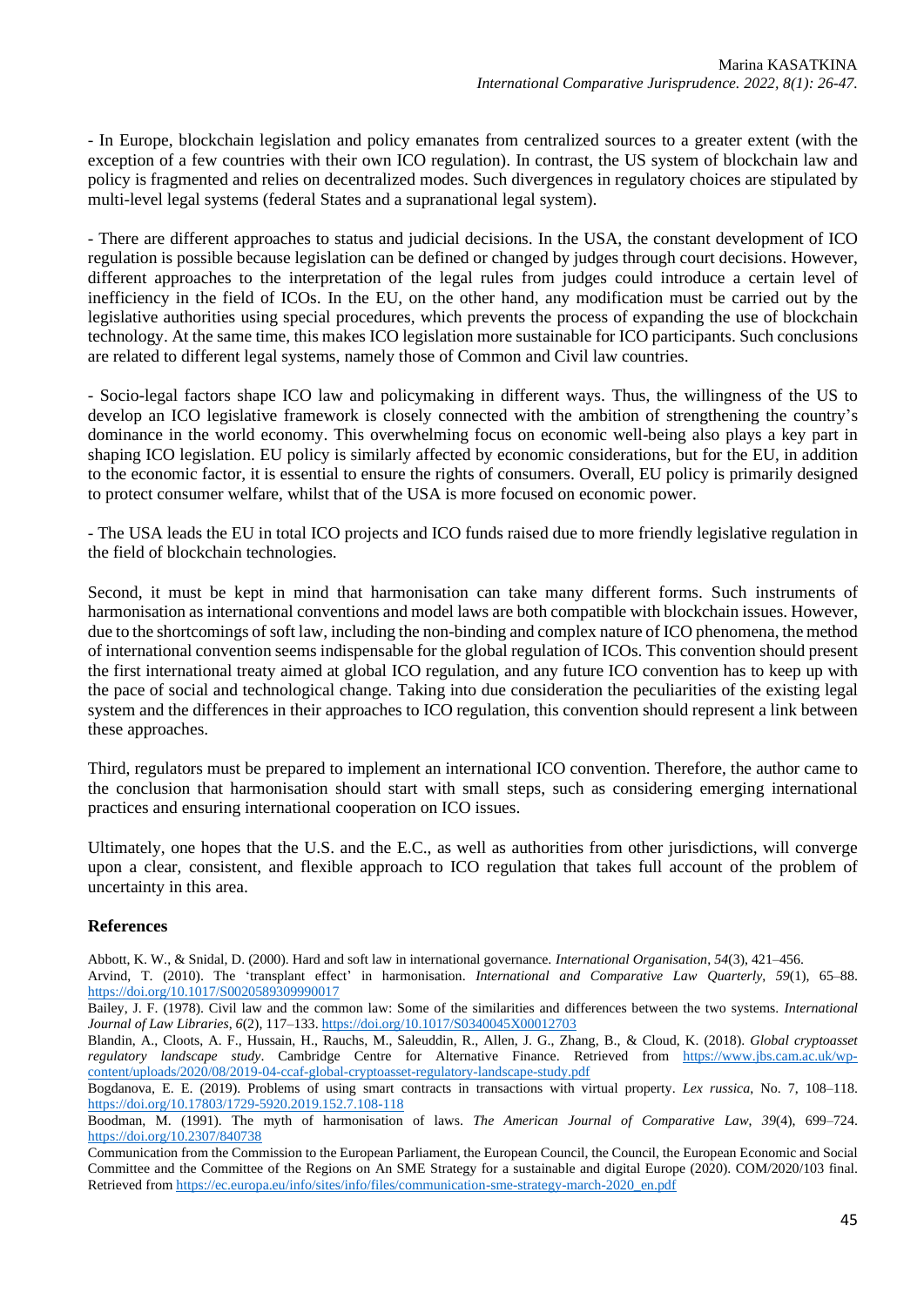Corones, S., Christensen, S., Malbon, J., Asher, A., & Paterson, J. M. (2016). *Comparative analysis of overseas consumer policy frameworks* [Report]. The Australian Government, the Treasury, and Queensland University of Technology. Retrieved from [https://consumer.gov.au/sites/consumer/files/2016/05/ACL\\_Comparative-analysis-overseas-consumer-policy-frameworks-1.pdf](https://consumer.gov.au/sites/consumer/files/2016/05/ACL_Comparative-analysis-overseas-consumer-policy-frameworks-1.pdf)

Craig, P.M. (1951). Structural differences between common and civil law. *Seminar (Jurist*), *9*(1), 50–71.

Danilin, I. V. (2019). Development of the digital economy of the USA and China: Factors and trends. *Global Infrastructure in the Digital Age*, *12*(6), 246–267.<http://dx.doi.org/10.23932/2542-0240-2019-12-6-12>

David, R., & Brierley, J. E. C. (1985). *Major legal systems in the world today: An introduction to the comparative study of law* (3rd ed.). London: Stevens & Sons Ltd.

David, R., & Joffre-Spinosi K. (1999). *Basic legal systems of modernity* (translated by V. A. Tumanova). Moscow: International Relations. Deudney, D. (2006). *Bounding power: Republican security theory from the polis to the global village*. Princeton, N.J.: Princeton University Press.

*Digests of Justinian*, *Vol. 5* (Translated from Latin and edited by L. A. Kofanov). (2004). Moscow: Statut.

*Digital Finance: Emerging risks in crypto-assets - regulatory and supervisory challenges in the area of financial services, institutions and*  markets [Procedure file No. 2020/2034(INL)]. (2020). Retrieved from [https://oeil.secure.europarl.europa.eu/oeil/popups/ficheprocedure.do?reference=2020/2034\(INL\)&l=en](https://oeil.secure.europarl.europa.eu/oeil/popups/ficheprocedure.do?reference=2020/2034(INL)&l=en)

Directive 2014/65/EU of the European Parliament and of the Council of 15 May 2014 on markets in financial instruments and amending Directive 2002/92/EC and Directive 2011/61/EU. OJ L 173, 12.6.2014, pp. 349–496[. http://data.europa.eu/eli/dir/2014/65/oj](http://data.europa.eu/eli/dir/2014/65/oj)

Eberle, E. J. (2009). The method and role of comparative law. *Washington University Global Studies Law Review*, *8*(3), 451–486. Retrieved fro[m https://openscholarship.wustl.edu/law\\_globalstudies/vol8/iss3/2](https://openscholarship.wustl.edu/law_globalstudies/vol8/iss3/2)

ESMA. (n.d.). Search term "ICO". Retrieved from <https://www.esma.europa.eu/search/site/ICO>

European Union — Consolidated Versions of the Treaty on European Union and of the Treaty Establishing the European Community (2006). OJ C 321E, 29.12.2006, pp. 1–331. Retrieved from <https://eur-lex.europa.eu/legal-content/EN/TXT/?uri=OJ:C:2006:321E:TOC>

Federal Law on Banks and Savings Banks of November 8, 1934 (Lois sur les banques et caisses, or LB). Retrieved from [http://www.admin.ch/ch/f/:rs/952\\_0/index.html.](http://www.admin.ch/ch/f/:rs/952_0/index.html)

Financial Stability, Financial Services and Capital Markets Union. (2019). *High-Level Forum on capital markets union*. Retrieved from [https://ec.europa.eu/info/publications/cmu-high-level-forum\\_en](https://ec.europa.eu/info/publications/cmu-high-level-forum_en)

FINMA. (n.d.). *Informations pour les fournisseurs de prestations dans le domaine des Fintech*. Retrieved from <https://www.finma.ch/fr/autorisation/fintech>

Fox, E. M. (1992). Harmonisation of law and procedures in a globalized world: Why, what and how? *Antitrust Law Journal*, *60*(2), 593– 598.

Friedman, M. (2013). Milton Friedman predicts the rise of bitcoin in 1999. *Youtube*. Retrieved from <https://www.youtube.com/watch?v=6MnQJFEVY7>

General Provisions, 1 U.S.C. § 1—8 (2012). Retrieved from [https://www.govinfo.gov/content/pkg/USCODE-2012-title1/html/USCODE-](https://www.govinfo.gov/content/pkg/USCODE-2012-title1/html/USCODE-2012-title1-chap1.htm)[2012-title1-chap1.htm](https://www.govinfo.gov/content/pkg/USCODE-2012-title1/html/USCODE-2012-title1-chap1.htm)

Genkin, A., & Mikheev, A. (2018). *Blockchain: How it works and what awaits us tomorrow*. Moscow: Alpina publisher.

Gersen, J. E., & Posner, E. A. (2008). Soft law: Lessons from congressional practice. *Stanford Law Review*, *61*(3), 573–627. <http://dx.doi.org/10.2307/40379694>

Gestel, R., & Micklitz, H. (2011). *Revitalising doctrinal legal research in Europe: What about methodology*. EUI Working Paper LAW No. 2011/05.<https://dx.doi.org/10.2139/ssrn.1824237>

Goldsmith, J. L. (1998). Against cyberanarchy. *University of Chicago Law Review*, *65*(4), 1199–1250. <https://chicagounbound.uchicago.edu/uclrev/vol65/iss4>

Goode, R. M. (1992). *The concept of 'good faith' in English law*. Roma: Centro di studi e ricerche di diritto comparato e straniero.

Gross, K. (1999). Demonizing debtors: A response to the Honsberger-Ziegel debate. *Osgoode Hall Law Journal*, *37*(1), 263–271.

Guzman, A. T. (2007). *How international law works: A rational choice theory*. Oxford: Oxford University Press.

Guzman A. T., & Meyer T. L. (2010). International Soft Law. *Journal of Legal Analysis*, *2*(1), 171–225.

Hannig, M. (1996). An examination of the possibility to secure intellectual property rights for plant genetic resources developed by Indigenous Peoples of the Nafta states: Domestic legislation under the International Convention for Protection of New Plant Varieties. *Arizona Journal of International and Comparative Law*, *13*(1), 175–252.

ICO Watchlist. (2020). ICO Statistics – By country. Retrieved from<https://icowatchlist.com/geo-2/>

Jacqué, J. P. (2007). Droit constitutionnel national, Droit communautaire, CEDH, Charte des Nations Unies. *Revue française de droit constitutionnel*, 2007/I, No. 69, 3–37.<https://doi.org/10.3917/rfdc.069.0003>

Kaske, T. (2002). The co-existence of common law systems and civil law systems in modern society: A comparison between the legal systems of New Zealand and Germany. *Canterbury Law Review*, *8*, 395–424.

Korde, R. (2000). Good faith and freedom of contract. *UCL Jurisprudence Review*, *14*, 142–159.

[Kwiecień,](https://doi.org/10.1017/S2071832200014450) R. (2005). The primacy of European Union law over national law under the Constitutional Treaty. *German Law Journal*, *6*(11), 1479–1495[. https://doi.org/10.1017/S2071832200014450](https://doi.org/10.1017/S2071832200014450) 

Leebron, D. (1996). Claims for harmonisation: A theoretical framework. *Canadian Business Law Journal*, *27*.

Lipson, C. (1991). Why are some international agreements informal? *International Organization*, *45*(4), 495–538.

Maas, T. (2019). Initial Coin Offerings: When are tokens securities in the EU and US? *SSRN Electronic Journal*. <http://dx.doi.org/10.2139/ssrn.3337514>

McDowell, M., & and Webb, D. (1998). *The New Zealand legal system – Structures, processes and legal theory* (2nd ed.). Butterworths.

Mistelis, L. (2001). Is harmonisation a necessary evil? The future of harmonisation and new sources of international trade law. In I. Fletcher, M. Cremona, & L. Mistelis (Eds.), *Foundations and Perspectives of International Trade Law*. Sweet & Maxwell.

Morrison, W. (ed.). (2001). *Blackstone's Commentaries on the laws of England, Volume 1.* Routledge.

MSC Mediterranean Shipping Co v. Cottonex Anstalt (2015). EWHC 283, Rn. 97.